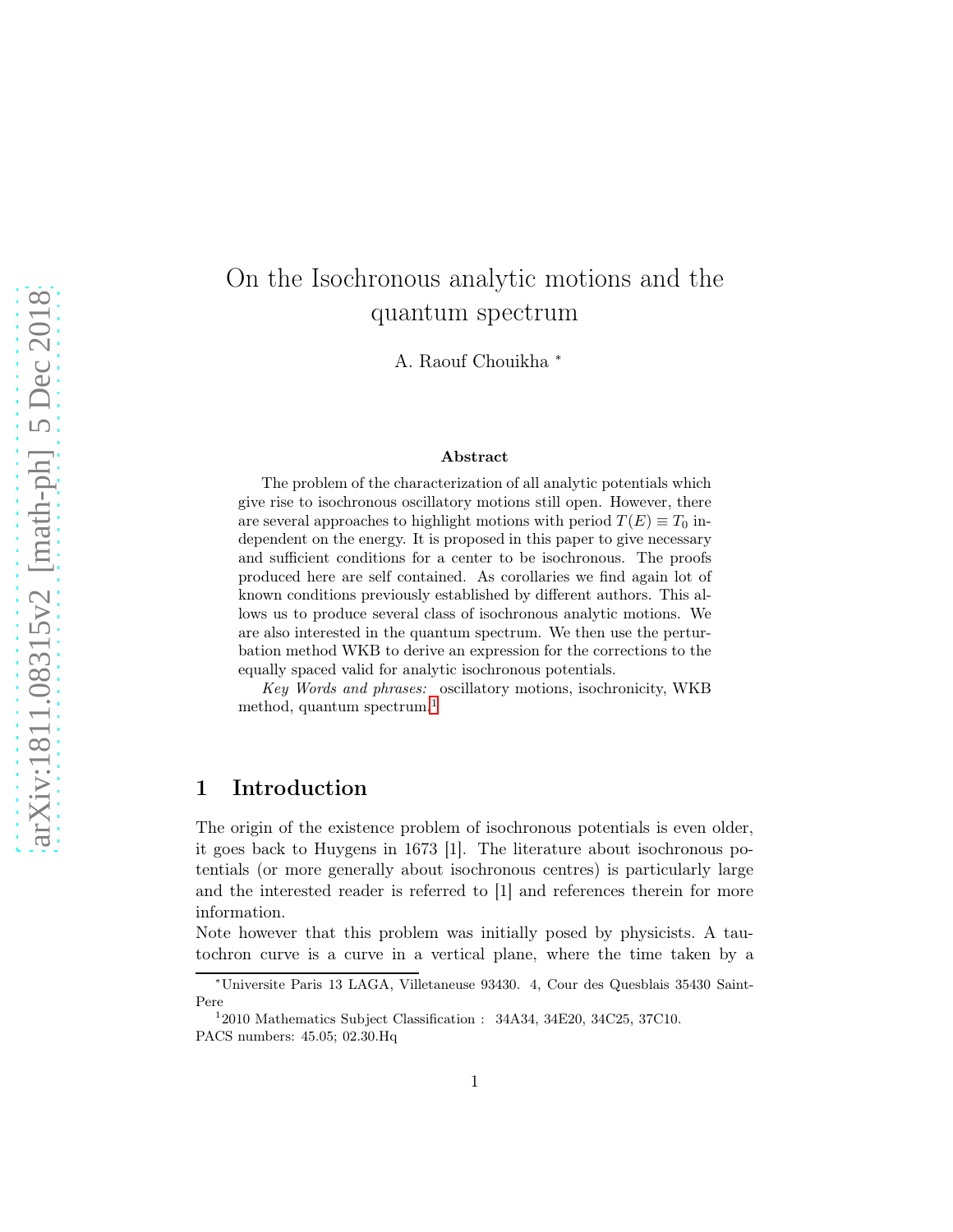particle sliding along the curve under the uniform influence of gravity to its lowest point is independent of its point of departure.

The tautochron problem was solved by Huygens in the case where gravity alone acts. He proved geometrically in his Horologium oscillatorium (1673) that the curve was a cycloid. This solution was later used to address the problem of the brachistochrone curve. This cycloide defines a sinusoidal oscillatory motion of constant pulsation This observation thus establishes a link with the isochronous problem of the potential well. It is clear that a tautochron problem is in fact an isochronous one.

In the plane case with rational potentials it can be shown that the only isochronous potentials with a (constant) period  $T = 2\pi$  correspond either to the harmonic oscillator  $G(x) = \frac{1}{2}x^2$  or to the isotonic potential of the form  $G(x) = \frac{1}{2}x^2 + \frac{a}{x^2}$  up to a translation [3]. Any other isochronous potentials must be necessarily asymmetric.

This problem aroused a great deal of interest after the work of Landau and Lifschitz who first produced a existence condition of isochronous potentials.

The semiclassical WKB method [14] is one of the most useful approximations for computing the energy eigenvalues of the Schrodinger equation. It has a wider range of applicability than standard perturbation theory which is restricted to perturbing potentials with small coupling constants. In particular, it permits to write the quantisation condition as a power series in  $\hbar$ . Such series are generally non convergent. The solvable potentials are those whose series can be explicitly summed.

Recall at first some basic facts and introduce certain notations which will be useful in the rest of this paper.

Consider the scalar equation with a center at the origin 0

$$
\ddot{x} + g(x) = 0 \tag{1}
$$

or its planar equivalent system

$$
\dot{x} = y, \qquad \dot{y} = -g(x) \tag{2}
$$

where  $\dot{x} = \frac{dx}{dt}$ ,  $\ddot{x} = \frac{d^2x}{dt^2}$  and  $g(x) = \frac{dG(x)}{dx}$  is analytic on R where  $G(x)$  is the potential of (1).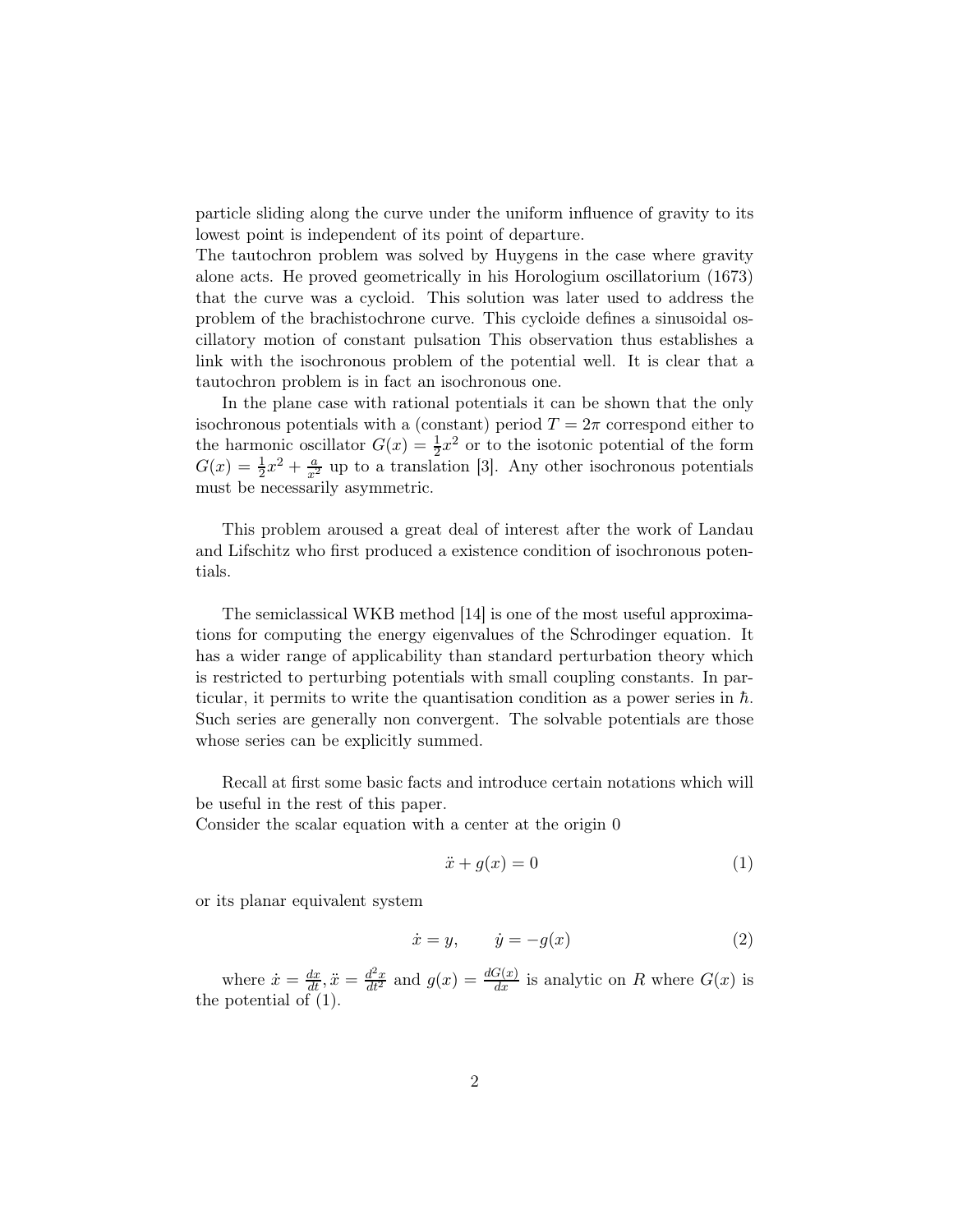Suppose system (2) admits a periodic orbit in the phase plane with energy E. Given  $G(x)$  and the energy E, Let  $T(E)$  denotes the minimal period of this periodic orbit. Its expression is

$$
T(E) = 2\int_{a}^{b} \frac{dx}{\sqrt{2E - 2G(x)}}.
$$
\n(3)

 $T(E)$  is well defined and is an analytic function of E.

We suppose that the potential  $G(x)$  has one minimum value which, for convenience locate at the origin 0 and  $\frac{d^2G(x)}{dx^2}(0) = 1$ . The turning points a, b of this orbit are solutions of  $G(x) = E$ .

Then the origin  $0$  is a center of  $(2)$ . This center is isochronous when the period of all orbits near  $0 \in R^2$  are constant  $(T = \frac{2\pi}{\sqrt{a'}}$  $\frac{2\pi}{g'(0)} = 2\pi$ . The corresponding potential  $G(x)$  is also called isochronous.

Since the potential  $G(x)$  has a local minimum at 0, then we may consider an involution A by

$$
G(A(x)) = G(x) \text{ and } A(x)x < 0
$$

for all  $x \in [a, b]$ . So, any closed orbit is A-invariant and A exchanges the turning points:  $b = A(a)$ .

Conversely, by using this involution we may calculate for a prescribed period function  $T(E)$  the distance between the turning points

$$
T(E) = 2\int_0^c \left[\frac{dA(a)}{dG} - \frac{da}{dG}\right] \frac{dG}{\sqrt{2E - 2G}}.
$$

which implies

$$
A(a) - a = b - a = \frac{2\pi}{\pi} \int_0^E \frac{d\gamma}{\sqrt{2E - 2\gamma}}.
$$
 (4)

The potential is isochronous means the period is constant  $(T = 2\pi)$ , then for all orbits near zero one has necessarily

$$
b - a = \frac{1}{\pi} \int_0^E \frac{T(\gamma)d\gamma}{\sqrt{2E - 2\gamma}} = 2\sqrt{2E}.
$$

In the first section we give others conditions for the potential to be isochronous and we precise his link with the older ones. We then review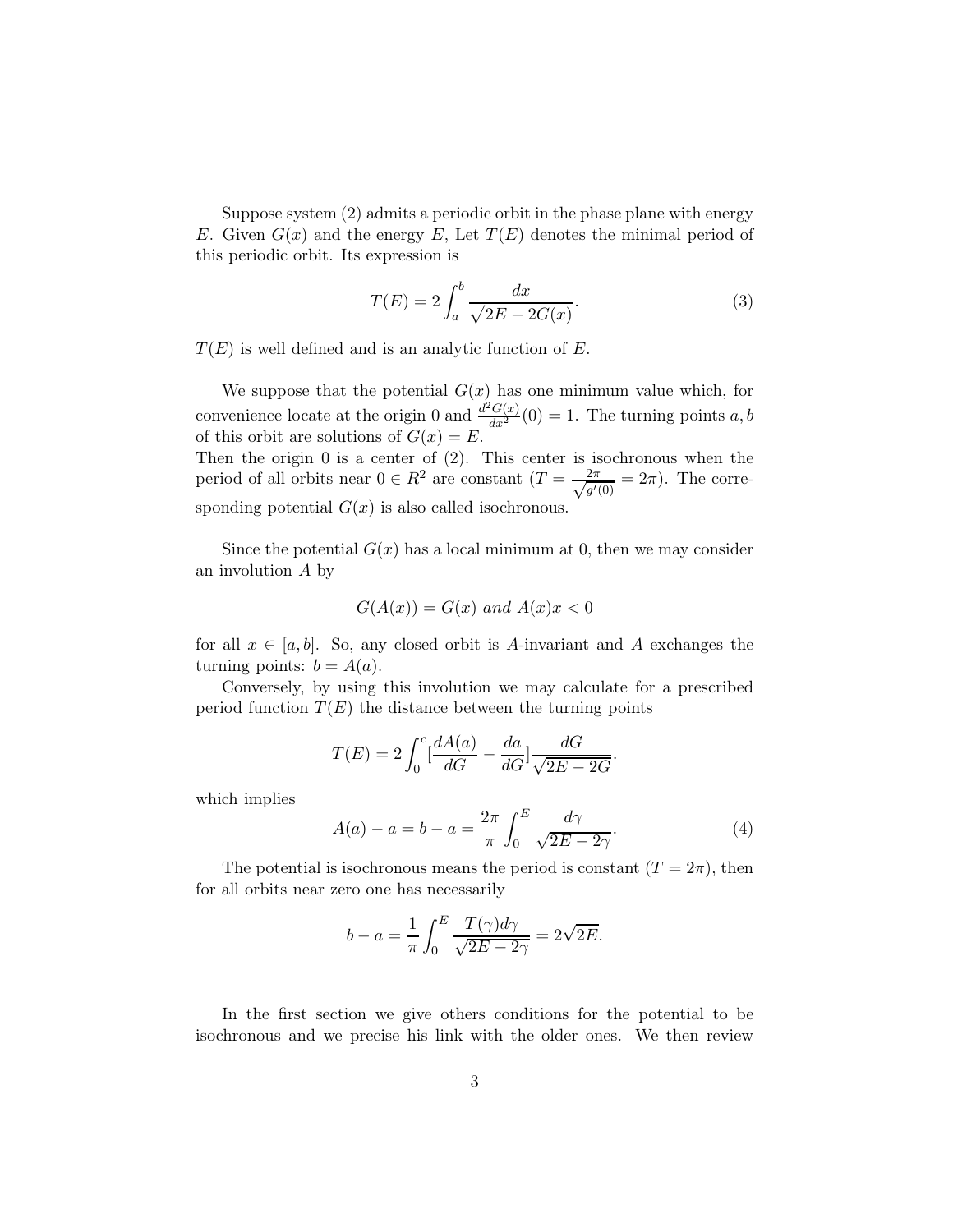some properties of isochronous potentials and derive new analytical expressions for some multiparameters families of isochronous potentials. This work improves our previous paper [5].

The first two quantum corrections  $I_2$  and  $I_4$  of the WKB series for the torus quantization for the 1D (one-dimensional) stationary Schrodinger equation have been explicitly expressed by Robnik and Romanovski in [13]. Dorignac [6] has calculated these first 2 corrections in some situations thanks to the Abel type integrals (or Riemann-Liouville fractional). We show that it is the same for the higher corrections  $I_{2n}, n \geq 2$  for isochronous potentials. Thus, it allows to give higher order corrections, resulting in a convergent series whose sum is identical to the exact spectrum.

## 2 Isochronicity conditions for the potential energy

### 2.1 Statement of results

The problem to determine whether the center is isochronous has attracted many researchers for long time. This problem has been recently revived due to advancement of computer algebra. New powerful algorithms have been discovered indeed. We will propose an alternative approach in order to derive more directly new isochronous potentials. More precisely, we propose to give necessary and sufficient conditions for a oscillatory motion to be isochronous. Our conditions seem more natural since it allows us to deduce all the others well known before. Other equivalent characterizations will be considered. More exactly, we state the following

**Theorem A** Let  $g(x)$  be an analytic function and  $G(x) = \int_0^x g(s)ds$ and A be the analytic involution defined by  $G(A(x)) = G(x)$ . Suppose that for  $x \neq 0, xg(x) > 0$ . Then the equation

$$
\ddot{x} + g(x) = 0 \qquad (1)
$$

has an isochronous center at 0 if and only if the function

$$
\frac{d}{dx}[G(x)/g^2(x)]
$$

is A-invariant i.e.  $\frac{d}{dx}[G/g^2](x) = \frac{d}{dx}[G/g^2](A(x))$  in some neighborhood of 0.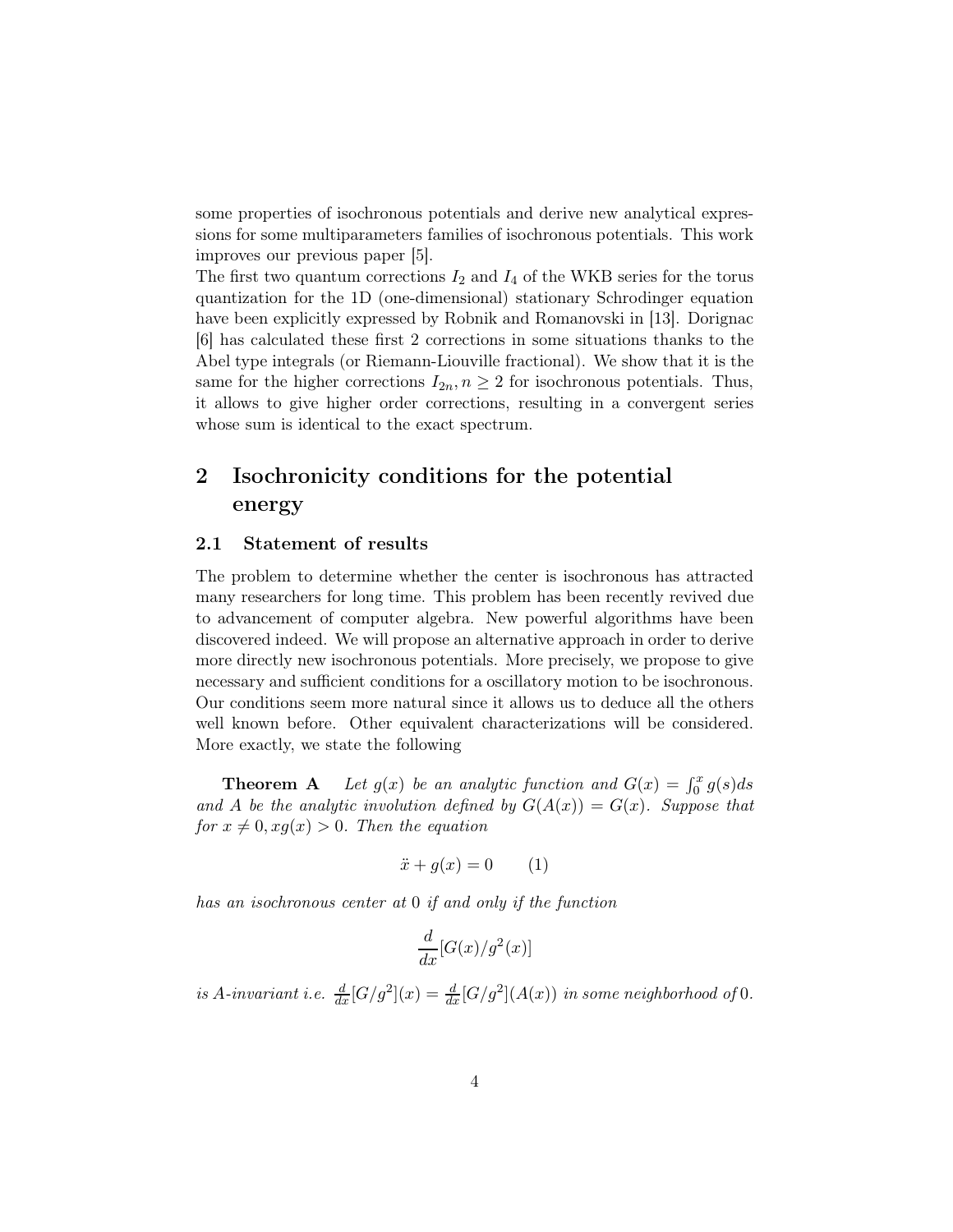In order to study the period function  $T(E)$  depending on the energy, it is sometime convenient to study its derivatives. We need the following

Lemma 2-1 The derivative of the period function (depending on the energy)  $T'(E) = \frac{dT}{dE}$  may be written

$$
T'(E) = \left(\frac{1}{E}\right) \int_{a}^{b} \frac{g^{2}(x) - 2G(x)g'(x)}{g^{2}(x)\sqrt{2E - 2G(x)}} dx
$$
\n(5)

This lemma has been initially proved by Chow and Wang [6] but the proof given in [5] is more direct.

The following result proved in [5] explicitly highlights the role and impact of involution on the behavior of the period  $T \equiv T(E)$ 

**Lemma 2-2** The derivative of the period function  $T(c)$  may also be written as

$$
T'(E) = \left(\frac{1}{E}\right) \int_0^b \frac{\frac{d}{dx} \left(\frac{G}{g^2}(x)\right) - \frac{d}{dx} \left(\frac{G}{g^2}(A(x))\right)}{\sqrt{2E - 2G(x)}} g(x) dx.
$$

### Proof of Theorem A

Suppose hypothesis of Theorem A  $\frac{d}{dx}[G(x)/g^2(x)]$  is A-invariant holds, then by Lemma 2-2

$$
T'(E) = \left(\frac{1}{E}\right) \int_a^b \frac{\frac{d}{dx}(G/g^2)}{\sqrt{2E - 2G(x)}} g(x) dx = \left(\frac{1}{E}\right) \int_0^b \frac{\frac{d}{dx}\left(\frac{G}{g^2}(x)\right) - \frac{d}{dx}\left(\frac{G}{g^2}(A(x))\right)}{\sqrt{2E - 2G(x)}} g(x) dx
$$

It implies obviously  $T'(E) \equiv 0$  and the center 0 of equation (1) is isochronous Conversely, let  $T'(E) \equiv 0$  then by Lemma 2-2

$$
T'(E) = \left(\frac{1}{E}\right) \int_0^b \frac{\frac{d}{dx} \left(\frac{G}{g^2}(x)\right) - \frac{d}{dx} \left(\frac{G}{g^2}(A(x))\right)}{\sqrt{2E - 2G(x)}} g(x) dx = 0.
$$

Since  $b > 0$  and the function  $\frac{d}{dx}(\frac{G}{g^2})$  $\frac{G}{g^2}(x)) - \frac{d}{dx}(\frac{G}{g^2})$  $\frac{G}{g^2}(A(x))$  is analytic, then necessarily  $\frac{d}{dx}(\frac{G}{g^2})$  $\frac{G}{g^2}(x)) = \frac{d}{dx}(\frac{G}{g^2})$  $\frac{G}{g^2}(A(x)).$ That means the function  $\frac{d}{dx}(\frac{G}{g^2})$  $\frac{G}{g^2}(x)$  is A-invariant.

We may also prove the following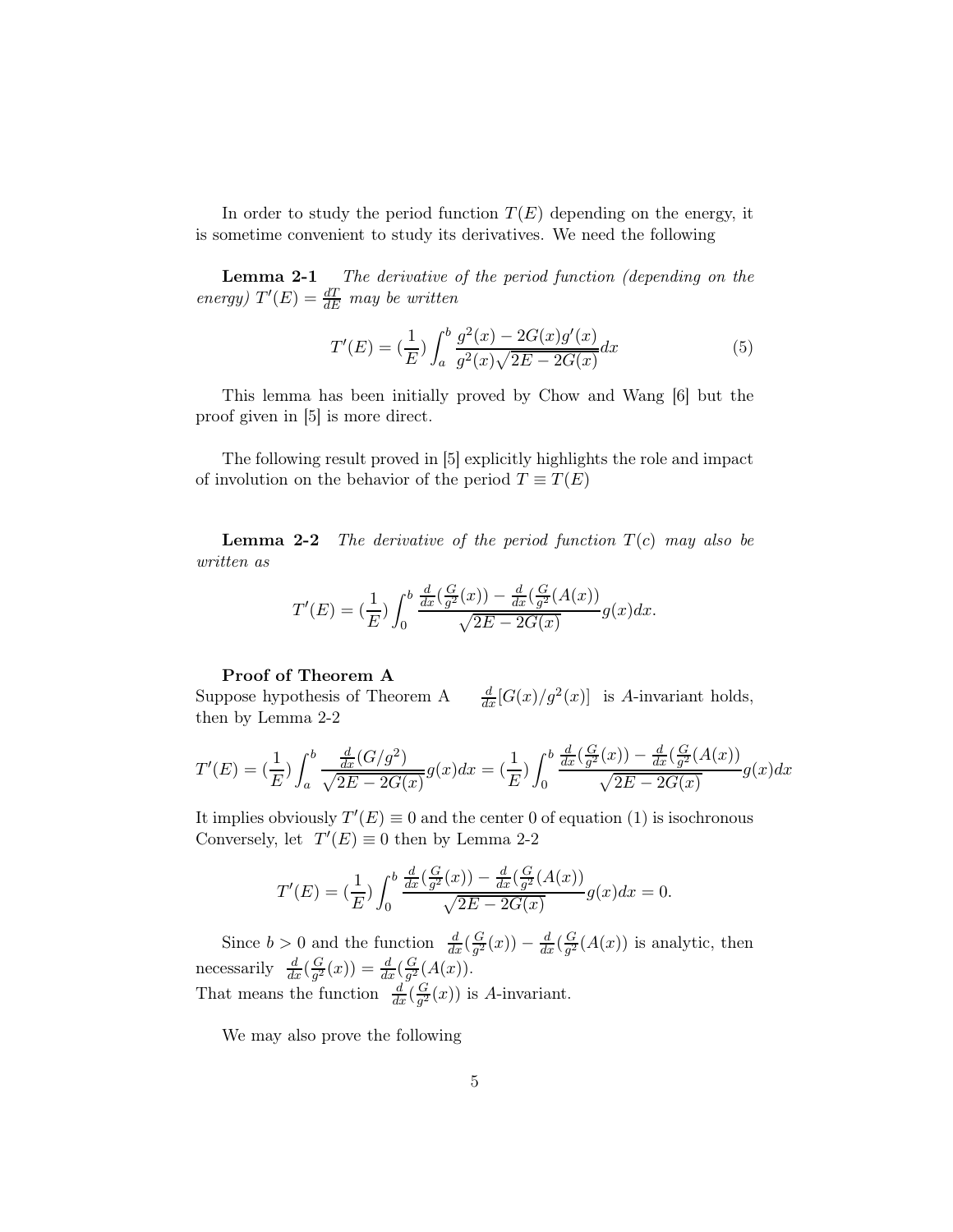**Theorem B** Let  $G(x) = \int_0^x g(s)ds$  be an analytic potential. Suppose that for  $x \neq 0, xg(x) > 0$ . Then the equation

$$
\ddot{x} + g(x) = 0 \qquad (1)
$$

has an isochronous center at 0 if and only if

$$
x - \frac{2G}{g} = F(G) \tag{6}
$$

where  $F$  is an analytic function defined in some neighborhood of  $0$ .

Corollary 2-3 Under the hypotheses of Theorem B, equation (1) has an isochronous center at 0 if and only if

$$
\frac{d}{dx}[G(x)/g^2(x)] = f(G) \tag{7}
$$

where f is an analytic function defined in some neighborhood of 0.

This Corollary has been proved in [5] as a main result (Theorem B)

Proof of Corollary 2-3 Condition  $x - \frac{2G}{g} = F(G)$  implies by Theorem B that

$$
\frac{d}{dx}[x - \frac{2G}{g}] = \frac{d}{dx}F(G) = 1 - 2\frac{g}{g} + 2\frac{Gg'}{g^2} = -f(G) = -1 + 2\frac{Gg'}{g^2}
$$

. Conversely, let us consider F the primitive of f such that  $F(0) = 0$ . Then

$$
\frac{d}{dx}[G(x)/g^2(x)] = f(G(x)) \Leftrightarrow g(x)\frac{d}{dx}[G(x)/g^2(x)] = g(x)f(G(x)).
$$

Integrate by parts, it yields  $\frac{G(x)}{g(x)} - x = F(G(x))$ . Thus it is equivalent to the condition  $\frac{d}{dx} [G/g^2](x) = f(G)$ . Thus, one gets another equivalent condition of isochronicity.

**Proof of Theorem B** Starting from the derivative

$$
T'(E) = \left(\frac{1}{E}\right) \int_a^b \frac{\frac{d}{dx}(G/g^2)}{\sqrt{2E - 2G(x)}} g(x) dx
$$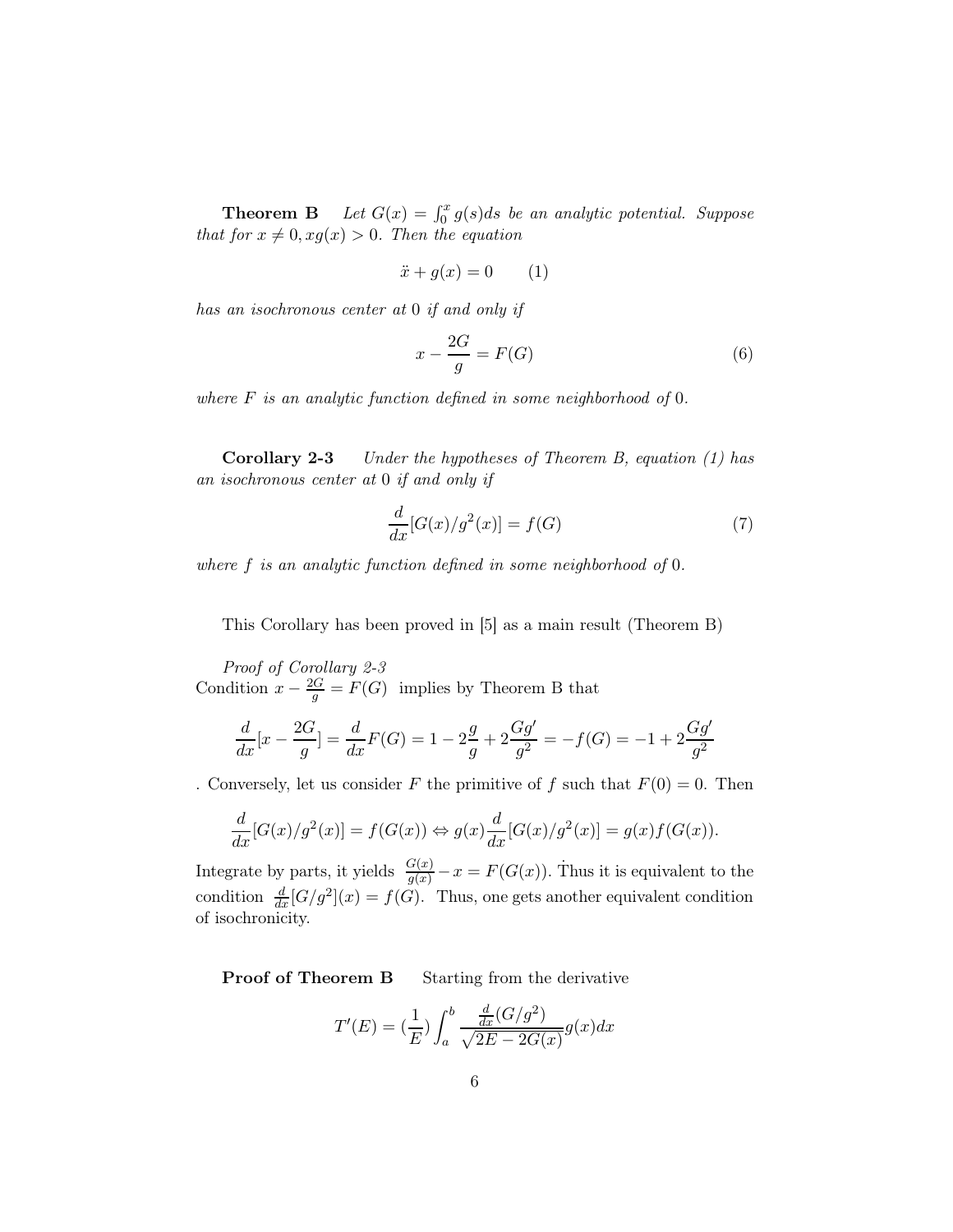which may be expressed after integrate by parts

$$
T'(E) = \left(\frac{1}{E}\right) \int_a^b \frac{1}{3} \frac{\Phi(x)}{(\sqrt{2E - 2G(x)})^3} g(x) dx
$$

where

$$
\Phi(x) = \int_0^x \frac{d}{dx} (G/g^2) g dx = \frac{2G}{g} - x
$$

Thus,

$$
T'(E) = \left(\frac{1}{3E}\right) \int_a^b \frac{\left(\frac{2G}{g} - x\right)}{(\sqrt{2E - 2G(x)})^3} g(x) dx.
$$

When  $T'(E) \equiv 0$  therefore  $x - \frac{2G}{g}$  $rac{G}{g}$  is A-invariant and  $x - \frac{2G}{g}$  $rac{aG}{g}$  is an analytic function dependent on  $G$  by the following lemma.

**Lemma 2-4** Consider the function  $\phi(G, x) = \frac{d}{dx} [G(x)/g^2(x)]$ . Suppose in addition  $\phi(G, x)$  is A-invariant then its derivatives with respect to G are all A-invariant for x in a neighborhood of 0 (i.e.  $\frac{d^p\phi(G,A(x))}{dG^p} = \frac{d^p\phi(G,x)}{dG^p}$  for any integer  $p > 0$ .

Proof We will proceed by recurrence. Notice that

$$
\frac{d\phi(G,x)}{dG} = \frac{d}{dG}\frac{d}{dx}[G(x)/g^2(x)] = \frac{d}{dx}\frac{d}{dG}[G(x)/g^2(x)]
$$

since the functions  $G$  and  $g$  are analytic. Moreover, one gets

$$
\frac{d}{dx}\frac{d}{dG}[G(x)/g^{2}(x)] = \frac{1}{g(x)}\frac{d^{2}}{dx^{2}}[\frac{G}{g^{2}}](x)
$$

On the other hand, we have seen that  $G(A(x)) = G(x)$  implies  $g(A(x)) \frac{dA(x)}{dx} = g(x)$ . Since  $\phi(G, x)$  is A-invariant, then

$$
\frac{d}{dx}[G/g^2](x) = \frac{d}{dx}[G/g^2](A(x))
$$

implies in deriving another time

$$
\frac{d^2}{dx^2}[G/g^2](x) = \frac{d^2}{dx^2}[G/g^2](A(x))\frac{dA(x)}{dx}.
$$

Therefore

$$
\frac{1}{g(A(x))}\frac{d^2}{dx^2}[\frac{G}{g^2}(A(x))]=\frac{1}{g(A(x))\frac{dA(x)}{dx}}\frac{d^2}{dx^2}[\frac{G}{g^2}(A(x)]\frac{dA(x)}{dx}=\frac{1}{g(x)}\frac{d^2}{dx^2}[G/g^2](x)
$$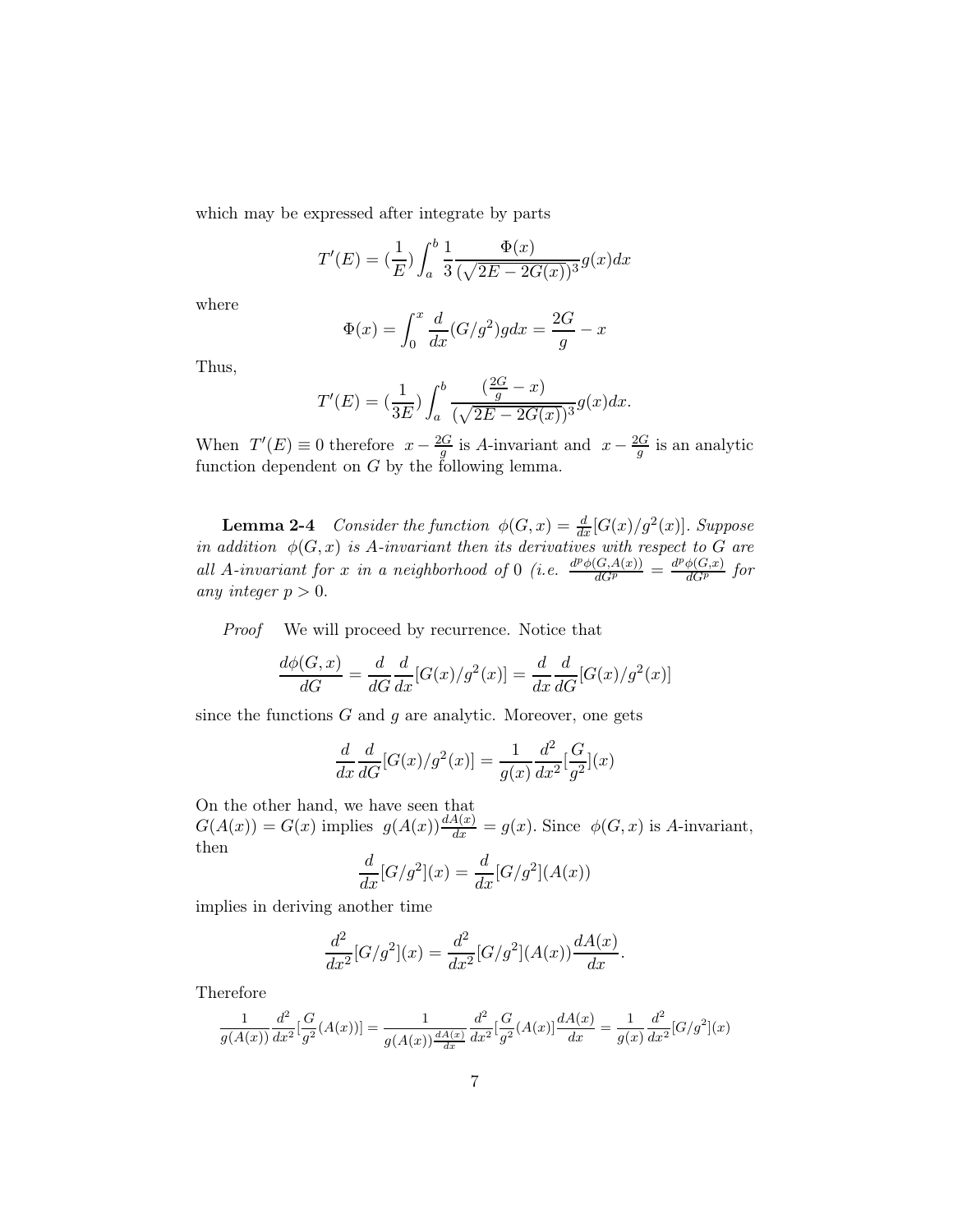That means  $\frac{d}{dx}\phi(G, x)$  is A-invariant.

Suppose now the following derivative  $\phi_n(G, x) = \frac{d^n \phi(G, x)}{dG^n}$  is A-invariant for any integer  $n \leq p$ . Then

$$
\frac{d^{n+1}\phi(G,x)}{dG^{n+1}} = \frac{d}{dG}\frac{d^n\phi(G,x)}{dG^n} = \frac{1}{g(x)}\frac{d}{dx}\frac{d^n}{dG^n}[G(x)/g^2(x)] = \frac{1}{g(x)}\frac{d}{dx}\phi_n(G,x).
$$

Since  $\phi_n(G, A(x)) = \frac{d^n \phi(G, A(x))}{dG^n} = \frac{d^n \phi(G, x)}{dG^n} = \phi_n(G, x)$  then, deriving this expression one obtains

$$
\frac{d}{dx}\phi_n(G,x) = \frac{d}{dx}\phi_n(G,A(x))\frac{dA(x)}{dx}.
$$

Thus,

$$
\frac{1}{g(A(x))}\frac{d}{dx}\phi_n(G, A(x)) = \frac{1}{g(A(x))\frac{dA(x)}{dx}}\frac{d}{dx}\phi_n(G, A(x))\frac{dA(x)}{dx} = \frac{1}{g(x)}\frac{d}{dx}\phi_n(G, x).
$$

That means

$$
\phi_{n+1}(G,x) = \frac{d^{n+1}\phi(G,x)}{dG^{n+1}} = \frac{d^{n+1}\phi(G,A(x))}{dG^{n+1}} = \phi_{n+1}(G,A(x)).
$$

Some other equivalent conditions may also be deduced, [5]

Corollary 2-5 Under the hypothesis above 0 is an isochronous center of (1) if and only if  $x = x(G)$  is an analytic solution of the linear ODE

$$
2G\frac{d^2x}{dG^2} + \frac{dx}{dG} = f(G),\tag{8}
$$

where  $f$  is an analytic function.

Moreover, this solution must satisfy the conditions:

$$
x(0)=0, \quad lim_{G\rightarrow 0}(\frac{x^2}{2G})=1.
$$

**Corollary 2-6** Let  $G(x) = \int_0^x g(s)ds$  be an analytic potential of the scalar equation

$$
\ddot{x} + g(x) = 0. \qquad (1)
$$

Let  $A(x)$  be an analytic involution defined by: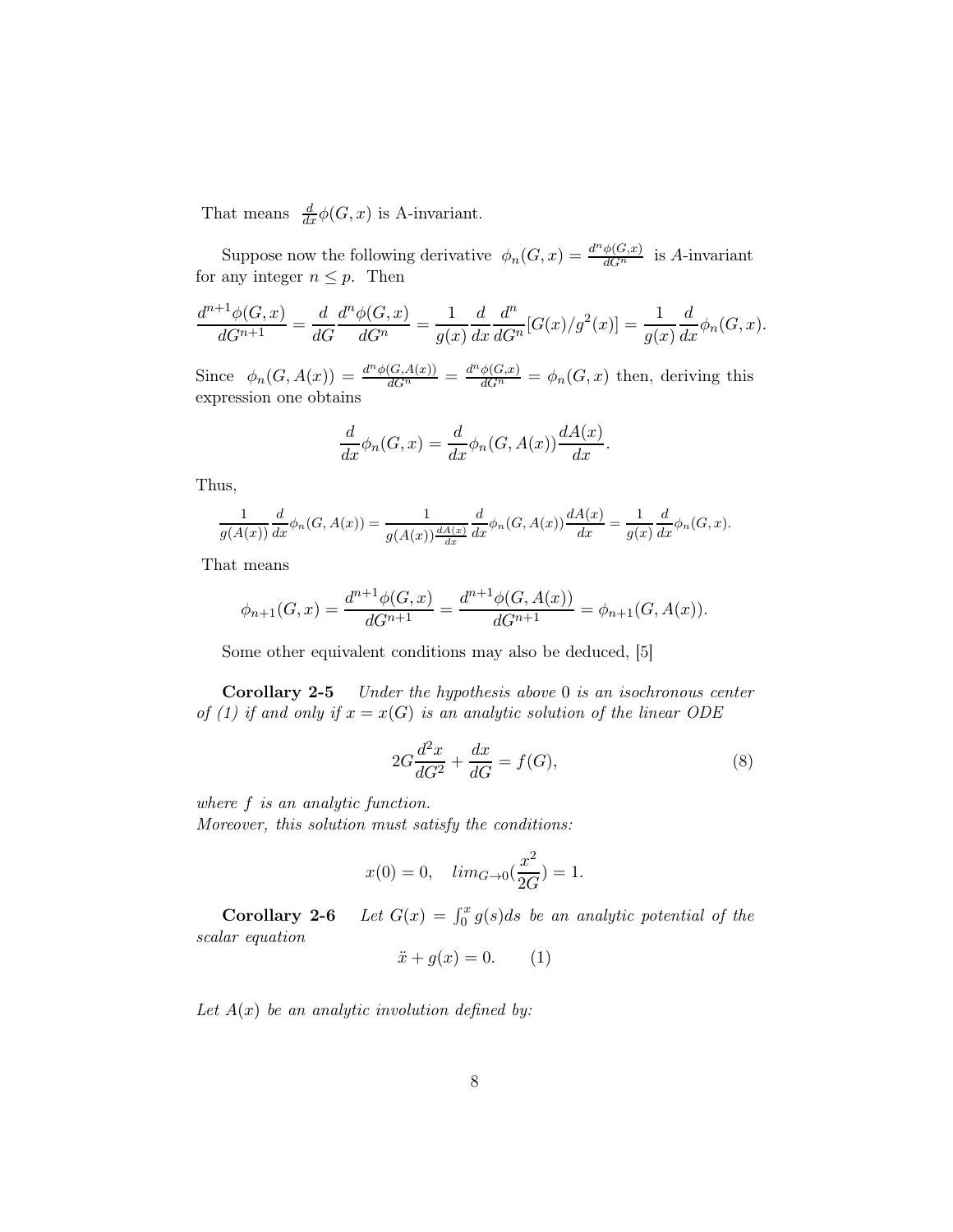$G(A(x)) = G(x)$  and  $A(x)x < 0$ .

Then 0 is an isochronous center of  $(1)$  if and only if

$$
\frac{d}{dx}[G(x)/g^{2}(x)] = \frac{4A''(x)}{(1-A'(x))^{3}}.
$$

Moreover, the last expression is A-invariant.

This involution  $A(x)$  may also be defined as a solution of a linear ODE. The following result is analogous to Corollary 2-5.

Corollary 2-6 Under hypotheses of Theorem A, equation (1) admits an isochronous center at 0 if and only if the involution  $A = A(G)$  is a solution of

$$
2G\frac{dA}{dG} = A(G) + F(G)
$$
\n(9)

 $f$  is an analytic function and  $F$  is its integral. Moreover, this solution must satisfy the conditions:

$$
A(0) = 0
$$
,  $lim_{G \to 0}(\frac{A^2}{2G}) = 1$ 

## 3 Links with previous results

#### 3.1 Condition of Landau and Lifschitz

This result has several consequences and corollaries. first of all we find again the condition established by Landau and Lifschitz [12]. We point out that these authors are the first to provide an excellent starting point by deducing the constraint placed on the form of the potential by a prescribed energy dependence of the period. They proved the following

**Proposition 3-1** [12, Chap.3] Let  $G(x) = \int_0^x g(s)ds$  be an analytic potential. Suppose that for  $x \neq 0, xg(x) > 0$ . (1) has an isochronous center at the origin 0 if and only if

$$
x - A(x) = 2\sqrt{2G(x)}
$$

for all  $0 < x < b$  where A is the involution such that  $G(A(x) = G(x))$  and  $A(x)x < 0$  for  $x \neq 0$ .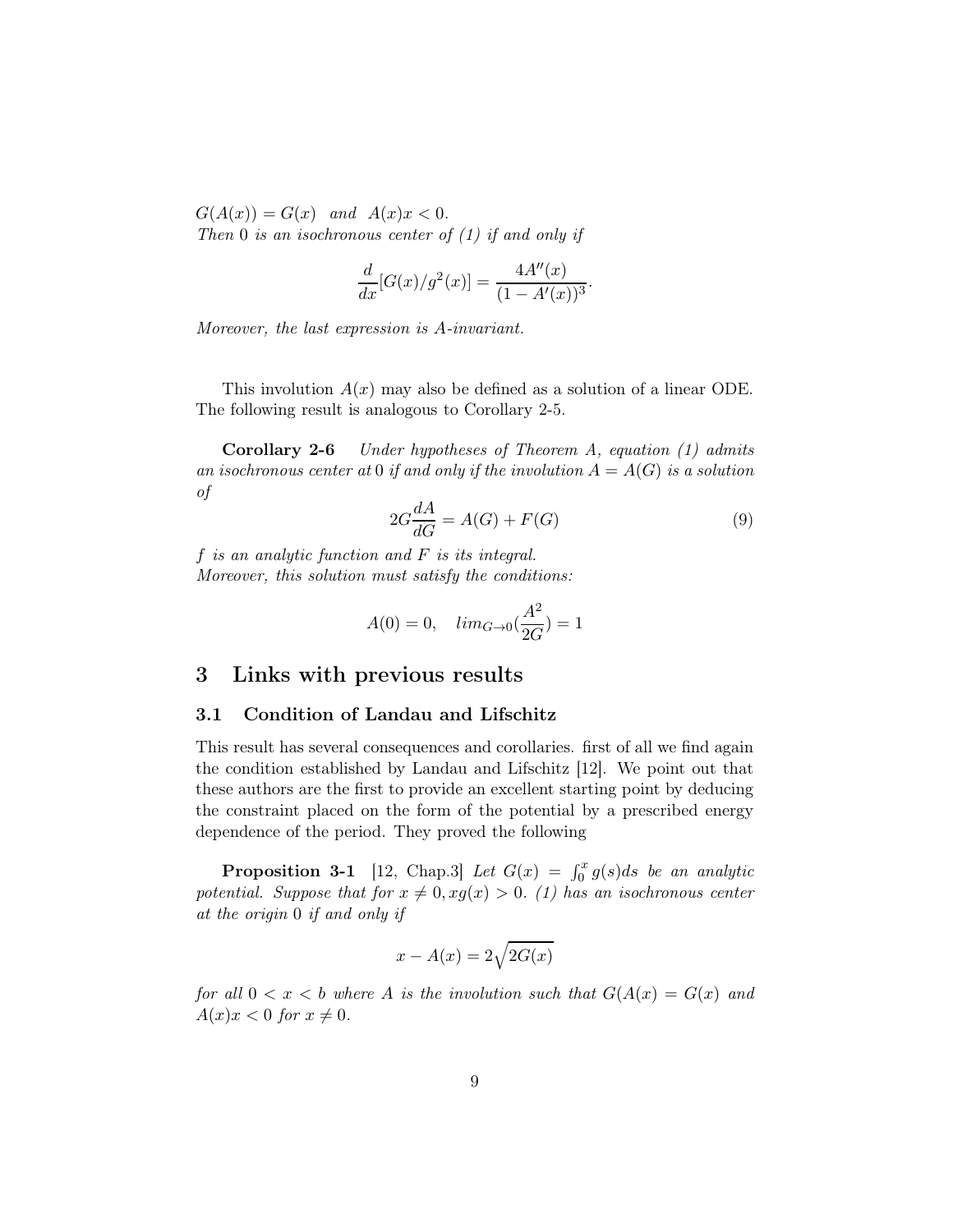Proof of Proposition 3-1 We need the following lemmata (the first one has been proved in [5])

**Lemma 3-2** For any analytic involution  $A(x)$  defined for all  $x \in [a, b]$ the following expression holds

$$
\frac{d}{dx}\left[\frac{2}{(1-A(x)^2)}\right] = \frac{4A''(x)}{(1-A'(x))^3} \tag{10}
$$

**Lemma 3-3** When the function  $\frac{d}{dx} \left[ \frac{G(x)}{g^2(x)} \right]$  $\frac{G(x)}{g^2(x)}$  is A-invariant then the following holds

$$
\frac{d}{dx}\left[\frac{G(x)}{g^2(x)}\right] = \frac{d}{dx}\left[\frac{2}{(1-A(x)^2)}\right] = \frac{4A''(x)}{(1-A'(x))^3}
$$

Proof Indeed a direct calculation yields

$$
\frac{d}{dx}\left[\frac{G}{g^2}\right](A(x)) = \frac{d}{dx}\left[\frac{G(x)}{g^2(A(x))}\right] = \left[\frac{g^2 - 2Gg'}{g^3}\right](A(x))
$$

But

$$
[\frac{g^2 - 2Gg'}{g^3}](A(x)) = \frac{g^2A'^{-2} - 2G(g'A'^{-2} - gA''A'^{-3})}{g^3A'^{-3}}(x)
$$

$$
= A'(x)(\frac{g^2 - 2Gg'}{g^3})(x) + (\frac{2GA''}{g^2})(x)
$$

It implies

$$
(\frac{g^2 - 2Gg'}{g^3})(x) (1 - A'(x)) = (\frac{2GA''}{g^2})(x)
$$

Or equivalently

$$
\frac{\frac{d}{dx} \left[\frac{G(x)}{g^2(x)}\right]}{\frac{G(x)}{g^2(x)}} = \frac{2A''(x)}{1 - A'(x)}
$$

We then obtain by integration

$$
\frac{G(x)}{g^2(x)} = \frac{K}{(1 - A'(x))^2}
$$

where the constant  $K$  necessarily equals 2 since  $A'(0) = -1$  and  $\lim_{(x \to 0)} \frac{G(x)}{g^2(x)} = \frac{1}{2}$  $\frac{1}{2}$ . Therefore  $\frac{G(x)}{g(x)}$ 2

$$
\frac{G(x)}{g^2(x)} = \frac{2}{(1 - A'(x))^2}
$$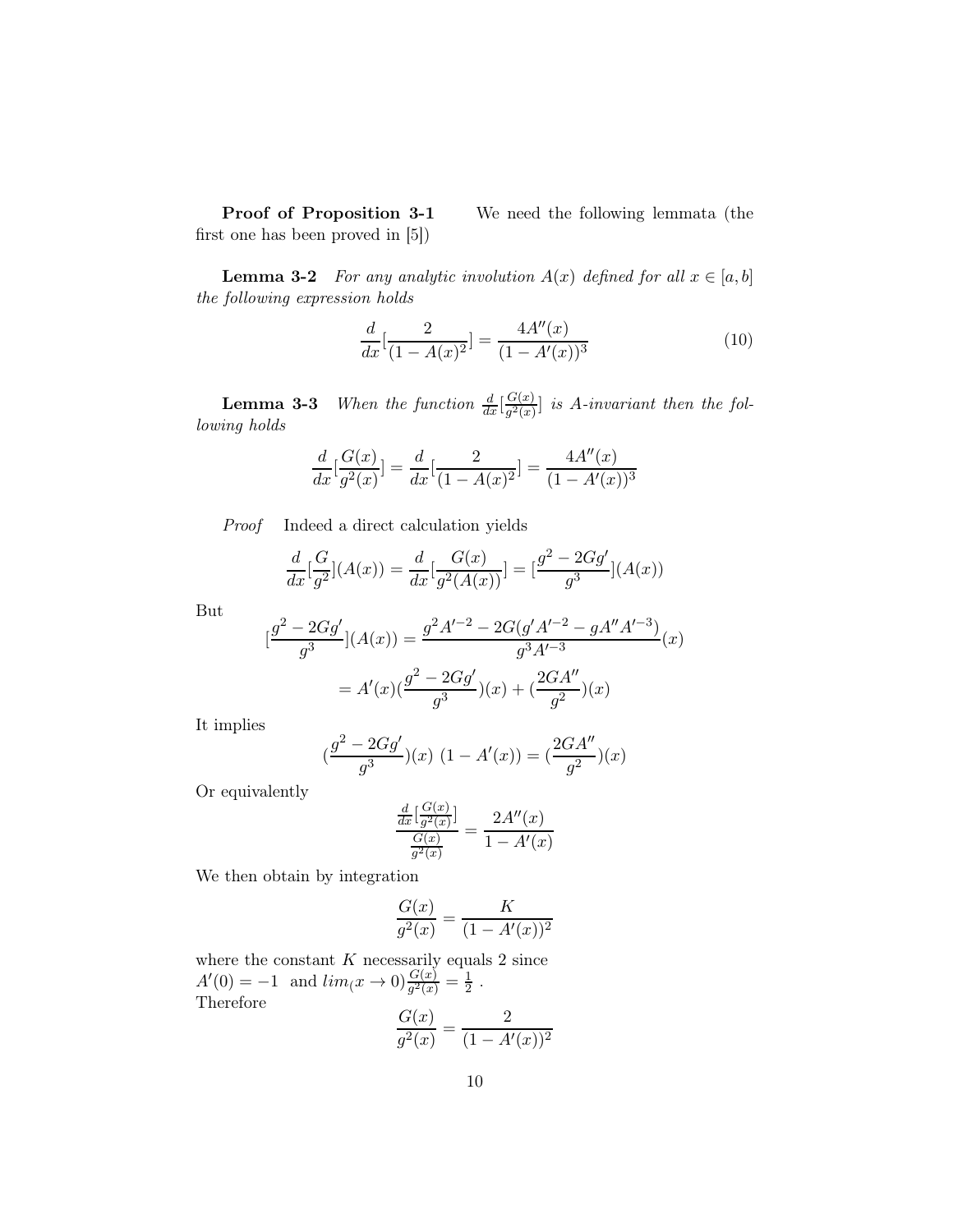By deriving we also obtain

$$
\frac{d}{dx}\left[\frac{G(x)}{g^2(x)}\right] = \frac{4A''(x)}{(1 - A'(x))^3}
$$

On the other hands we may deduce the following

$$
1 - A'(x) = \frac{g(x)\sqrt{2}}{\sqrt{G(x)}}
$$

By integration we then obtain

$$
x - A(x) = 2\sqrt{2G(x)} \qquad \text{for} \quad \text{all} \qquad 0 < x < b. \tag{11}
$$

Conversely, starting from  $x - A(x) = 2\sqrt{2G(x)}$  and deriving twice one gets

$$
\frac{d}{dx}\left[\frac{G(x)}{g^2(x)}\right] = \frac{4A''(x)}{(1 - A'(x))^3}
$$

This implies Proposition 3-1 since  $A(0) = G(0) = q(0) = 0$ .

## 3.2 Theorem of Kouckles and Piskounov

When  $g(x)$  is a continuous function,  $g(x)$  and x having the same sign, Koukles and Piskounov [10] produced necessary and sufficient conditions so that the center of the system (2) is isochronous.

**Proposition 3-4** [10, Th 5] A set of necessary and sufficient conditions for the period of every solution of (1) near 0 to be equal to a constant  $T_0$  is:

 $1 - g(x)$  is continuous and positive for small positive x.

2 - 
$$
liminf_{x\to 0}
$$
  $\mid \frac{g(x)}{x} \mid \neq 0$ .

$$
3 \text{ - } T_0 \geq limsup_{x \to 0} \frac{2\pi}{\sqrt{g(x)/x}}.
$$

4 -  $g(-x) = -\frac{d}{dx} \left[\frac{T_0}{\pi}\right]$  $\sqrt{2x} - (\int_0^x g(u) du)^{-1}]^{-1}$  where index -1 denotes an inverse function.

When  $g(x)$  is a analytic function,  $g(x)$  and x having the same sign, Koukles and Piskounov [10] produced a necessary and sufficient condition so that the center of the system (2) is isochronous.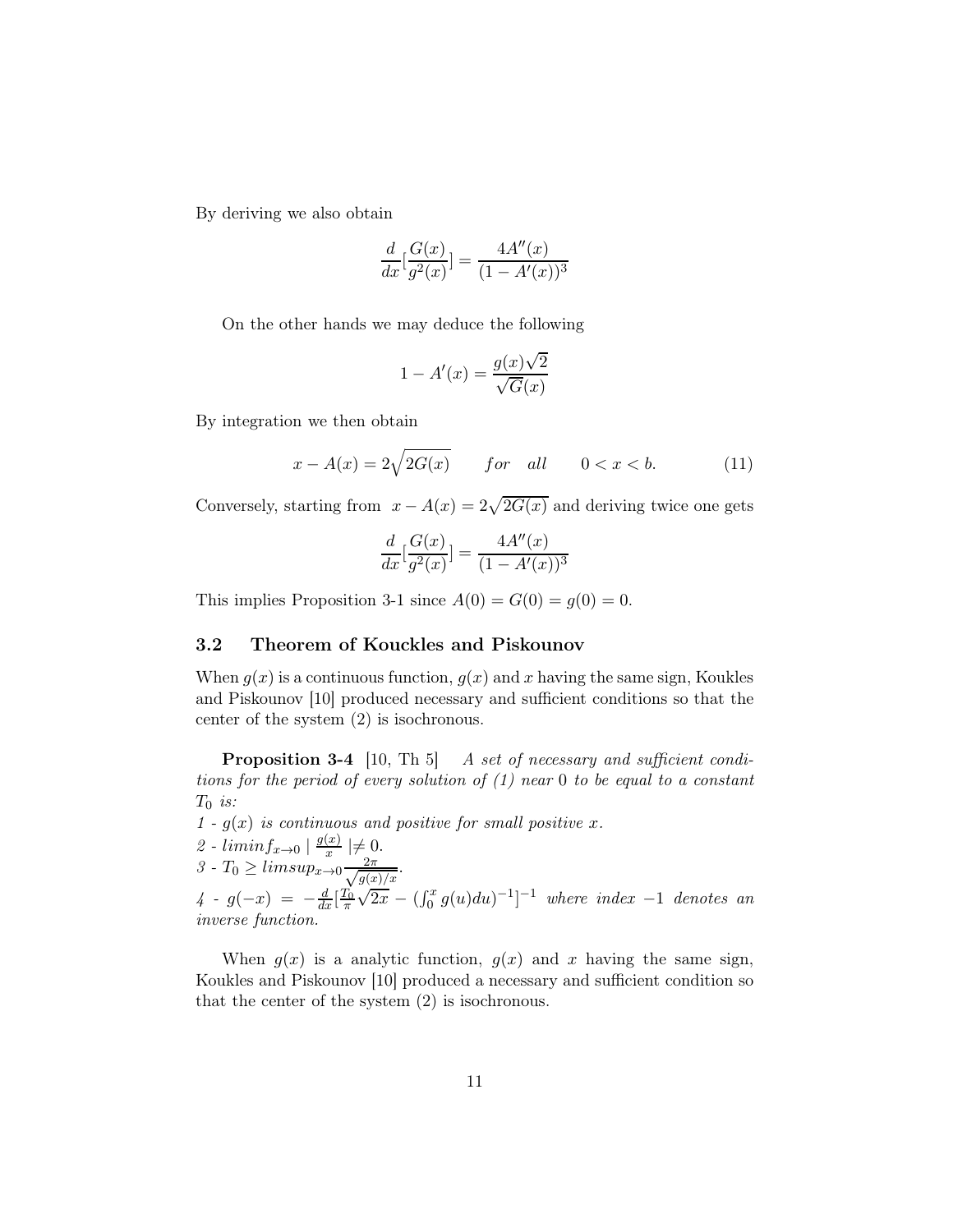**Proposition 3-5** [10, Th 6] Let  $g(x)$  be a real analytic function. Then the center 0 of the equation (1)  $\ddot{x} + g(x) = 0$  is isochronous if and only if the inverse function  $x = \Theta(z)$ 

$$
\left[\int_0^x g(\xi)d\xi\right]^{-1} = \Theta(z)
$$

is of the form

$$
\Theta(z) = \sqrt{z} + P(z)
$$

where P is a real analytic function such that  $P(0) = 0$ .

#### Proof of Proposition 3-5

This result is a direct consequence of Corollary 3-3. Indeed, consider the change  $x = \sqrt{2G} + y$  we have proved that  $y = P(G)$  is a unique solution of

$$
2G\frac{d^2y}{dG^2} + \frac{dy}{dG} = f(G)
$$

with initial points :  $y(0) = 0, y'(0) = 1$ . A resolution of the last equation yields

$$
y(G) = \sqrt{2G} \int_0^G \frac{F(\nu)}{(2\nu)^{3/2}} d\nu.
$$

Conditions  $y(0) = 0, y'(0) = 1$ , imply this solution  $y = P(G)$  is necessarily analytic. Thus, a solution of (9) may be written

$$
x(G) = \sqrt{2G} \left( 1 + \int_0^G \frac{F(\nu)}{(2\nu)^{3/2}} d\nu \right) = \sqrt{2G} + H(G)
$$

where  $P(G)$  is analytic in G. The proof is achieved.

#### 3.3 Urabe Theorem

Later, Urabe proposed some refinements of Proposition 3-5 by considering the assumption of the differentiability of  $g(x)$  at 0 and proved the following result which is most used than Propositions 3-5 because he considers less rigid hypotheses, the functions are only class  $C^1$ .

Proposition 3-6  $[17]$ <sup>1</sup> function defined in  $V_0$  a neighborhood of 0 verifying  $xg(x) > 0$  in  $V_0/\{0\}$ . Then the system (2) has an isochronous center at the origin 0 if and only if  $g(x)$  may be written

$$
g(x) = \frac{X}{1 + h(X)}
$$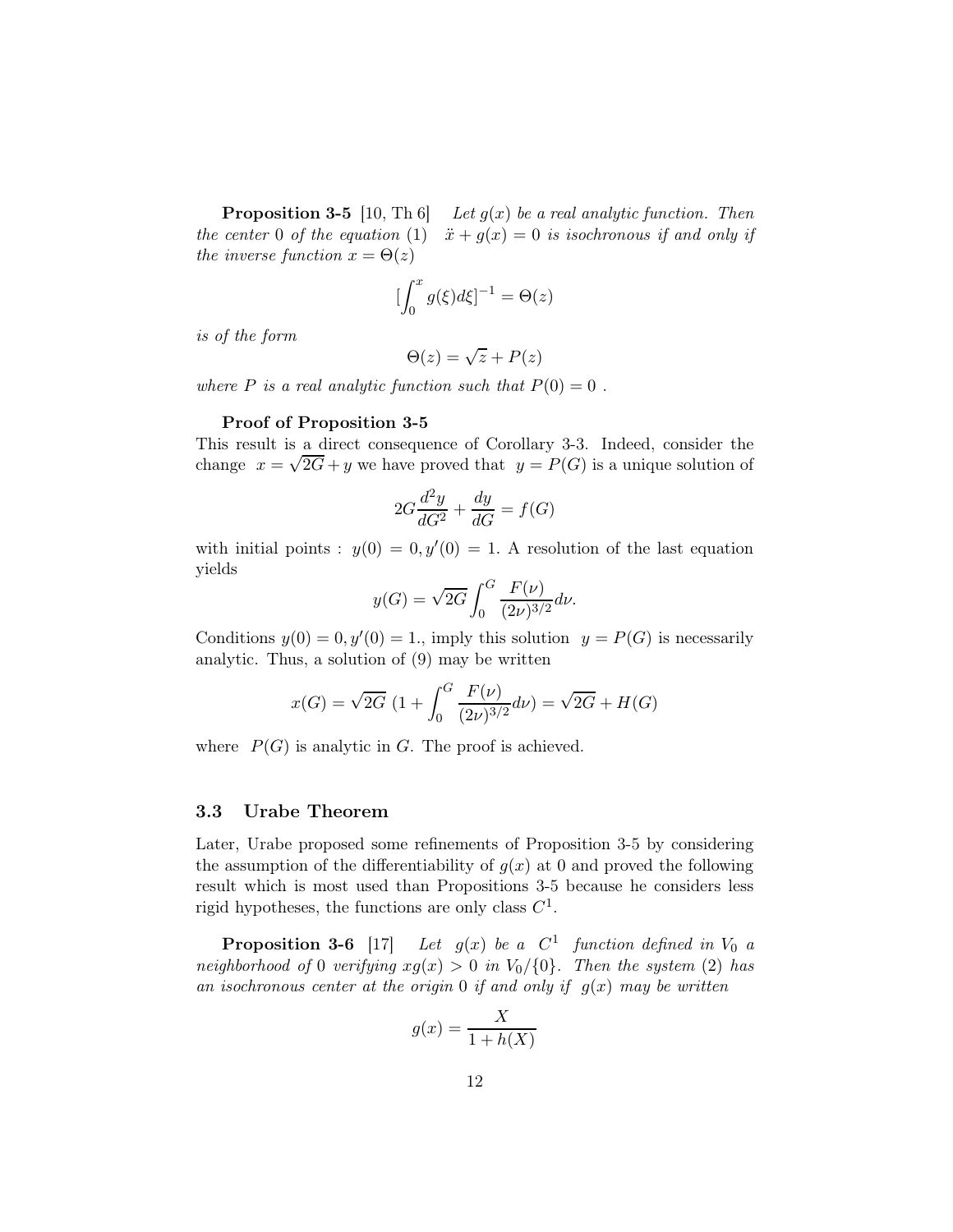where  $h(X)$  is a  $C^1$  odd function and  $X = \sqrt{2G(x)}$ ,  $\frac{X}{x} > 0$  for  $x \neq 0$ .

Proof of Proposition 3-6 In the analytic case, Theorem B and Corollary 3-3 together imply that

$$
x = \frac{2G}{g} + F(G) = \sqrt{2G} + P(G).
$$

Thus,

$$
\frac{2G}{g} = \sqrt{2G} + \psi(G)
$$

(where  $\psi(G)$  is a analytic function in G) is another necessary and sufficient condition for the potential of equation (1) to be isochronou s. Simplify by  $\sqrt{2G}$  it yields

$$
\frac{\sqrt{2G}}{g} = 1 + \frac{\psi(G)}{\sqrt{2G}}
$$

which is equivalent to the Urabe condition

$$
g(x) = \frac{\sqrt{2G}}{1 + \frac{\psi(G)}{\sqrt{2G}}} = \frac{X}{1 + h(X)}
$$

where  $X = \sqrt{2G}$ 

**Remark 3-7** As it has noticed in [5] the method of Urabe used an intermediary function  $h$  that is not in general explicitly known. Our condition are simply relations between an isochronous potential  $G$  and its derivative g. Thus, any analytic solution  $G = G(x)$  of Equation (6)  $2G(x) - xg(x) =$  $g(x)F(G(x))$  or equivalently Equation (7)  $\frac{d}{dx}[G(x)/g^2(x)] = f(G(x))$  provides an isochronous potential verifying  $G(0) = G'(0) = 0, G''(0) = 1$ . We will illustrate this fact by several multiparameters families of isochronous potentials.

#### 3.4 Others consequences

The next result is natural, although unexpected. Yet he will play a special role in order to perform the WKB expansion to all orders for any isochronous potential.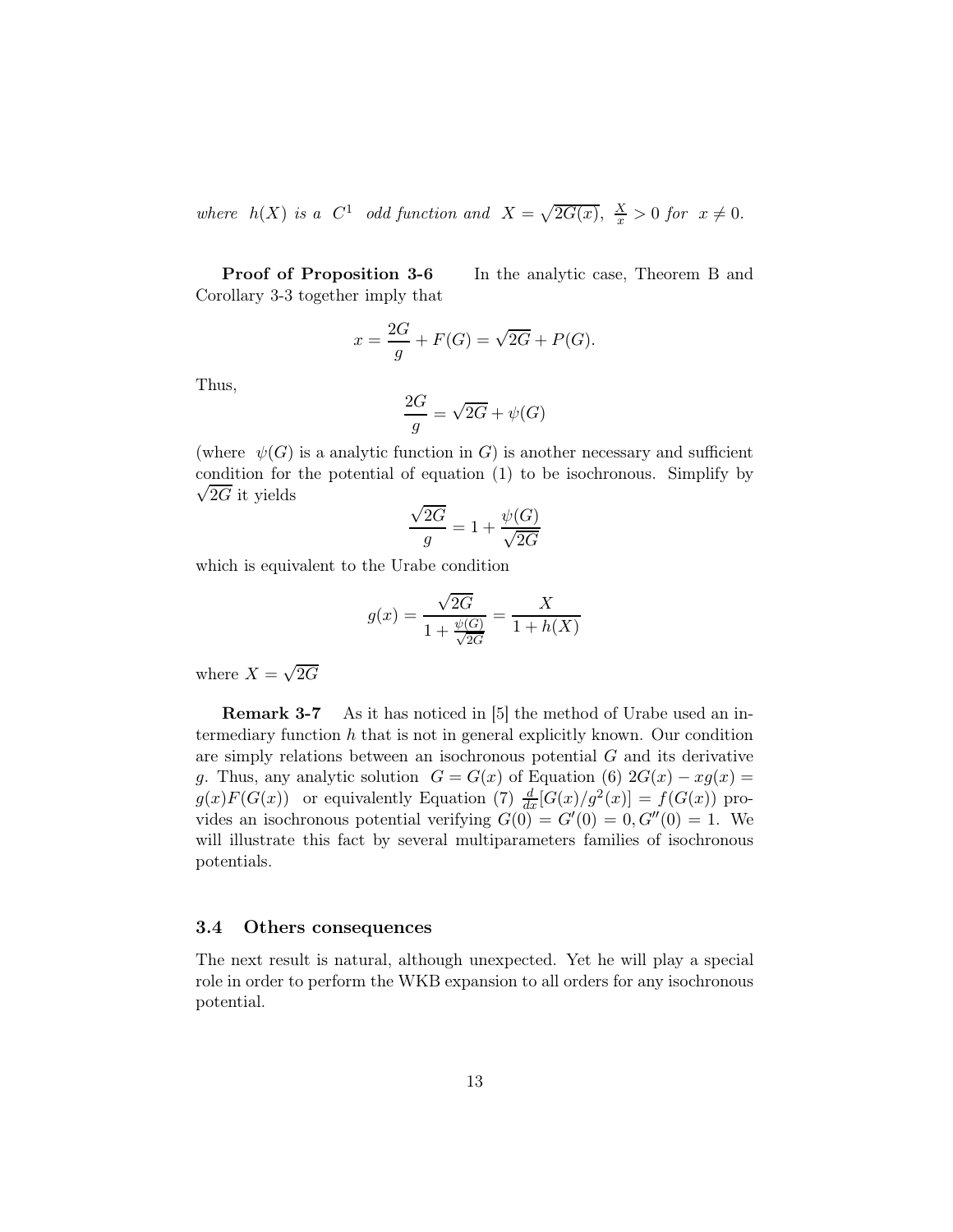**Proposition 3-8** Let  $G(x) = \int_0^x g(s)ds$  be an analytic potential defined in a neighborhood of 0. Suppose equation

$$
\ddot{x} + g(x) = 0 \qquad (1)
$$

has an isochronous center at 0. Let  $g^{(n)}(x)$  be the n-th derivative of the potential (with respect to x):  $g^{(n)}(x) = \frac{d^{n}}{dx^{n}} G(x)$ ,  $n \ge 1$  then these derivatives may be expressed under the form

$$
g^{(n)}(x) = a_n(G)\sqrt{2G} + b_n(G), n \ge 0
$$

where  $a_n$  and  $b_n$  are analytic functions with respect to G.

In fact, as we will see in the sequel, the functions  $a_n$  and  $b_n$  are only dependent on  $G_1$  the odd part of  $G = G(x)$ .

Proof of Proposition 3-8 By Proposition 3-4, condition  $x(G) = \sqrt{2G} + P(G)$  with  $P = P(G)$  is a non-zero analytic function implies that equation  $(1)$  an isochronous center at 0. Deriving with respect to G one obtains

$$
\frac{dx}{dG} = \frac{1}{\sqrt{2G}} + P'(G) = \frac{1}{g}
$$

or equivalently

$$
\frac{g}{\sqrt{2G}} = \frac{1}{1 + \sqrt{2GP'(G)}} = a_1(G) + \frac{b_1(G)}{\sqrt{2G}}
$$

with

$$
a_1(G) = \frac{-1}{2GP'^2 - 1}
$$
 and  $b_1(G) = \frac{2GP'}{2GP'^2 - 1}$ .

Notice that by hypothesis  $G$  is defined defined in a neighborhood of 0 then  $2GP'^2 - 1$  is necessary non zero.

The functions  $a_1(G)$  and  $b_1(G)$  are analytic since P and P' they are too. Derive now  $g'(x)$  it yields

$$
g'(x) = \frac{dg}{dx} = \frac{d}{dx}a_1(G)\sqrt{2}\sqrt{G} + 1/2\frac{a_1(G)g\sqrt{2}}{\sqrt{G}} + \frac{d}{dx}b_1(G) =
$$

$$
\frac{d}{dG}a_1(G)g\sqrt{2}\sqrt{G} + 1/2\frac{a_1(G)g\sqrt{2}}{\sqrt{G}} + \frac{d}{dG}b_1(G)g.
$$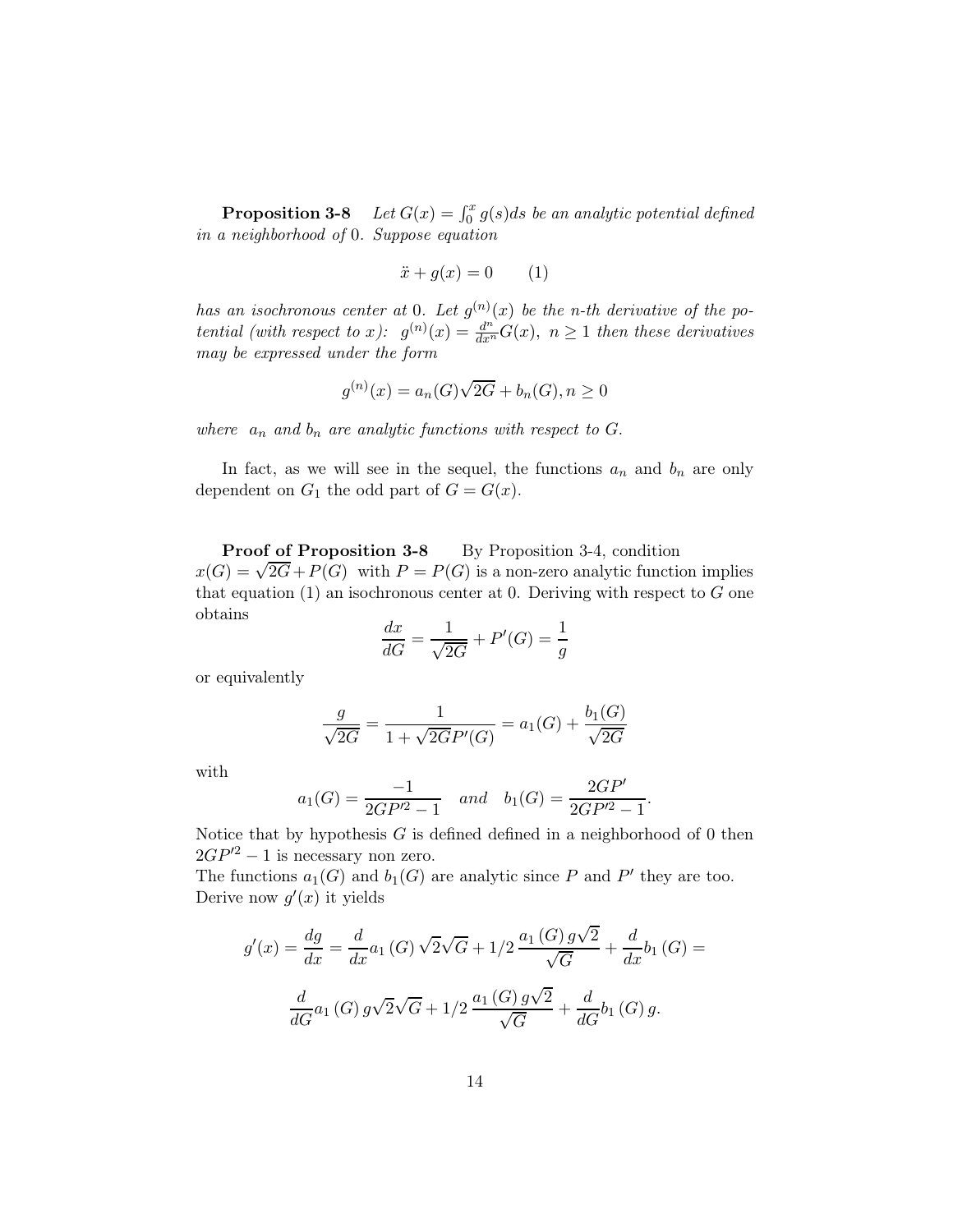$$
g'(x) = \left( \left( \frac{d}{dG} a_1 \right) \sqrt{2} \sqrt{G} + 1/2 \frac{a_1 \sqrt{2}}{\sqrt{G}} + \frac{d}{dG} b_1 \right) \left( a_1 \sqrt{2} \sqrt{G} + b_1 \right)
$$

where the symbol prime ' means  $\frac{d}{dG}$  and  $a_1$  or  $b_1$  stands for  $a_1(G)$  or  $b_1(G)$ . After replacing  $g(x) = a_1(G)\sqrt{2G} + b_1(G)$  one obtains

$$
2\,Ga'_1a_1 + a'_1\sqrt{2}\sqrt{G}b_1 + a_1^2 + 1/2\,\frac{a_1\sqrt{2}b_1}{\sqrt{G}} + b'_1a_1\sqrt{2}\sqrt{G} + b'_1b_1
$$

By simplifying one find the expression of  $g'(x) = a_2(G)\sqrt{2G} + b_2(G)$ with

$$
a_2(G) = a'_1b_1 + \frac{a_1b_1}{2G} + b'_1a_1
$$
  

$$
b_2(G) = 2Ga_1a'_1 + a_1^2 + b_1b'_1
$$

Here

$$
\frac{a_1b_1}{2G} = \frac{P'}{(2GP'^2 - 1)^2}
$$

which is analytic. Then the functions  $a_2(G)$  and  $b_2(G)$  are analytically dependent on the functions  $a_1(G), b_1(G)$  and their derivatives.

Suppose now that until order  $p$  one has

$$
g^{(p)}(x) = a_p(G) + b_p(G)
$$

where the function  $a_p(G)$  and  $b_p(G)$  are analytic with respect to G. Thank to Maple we are able to carry out the calculations. Deriving this expression with respect to  $x$  it yields

$$
g^{(p+1)}(x) = \frac{d}{dx} a_p(G) \sqrt{2\sqrt{G}} + 1/2 \frac{a_p(G) g\sqrt{2}}{\sqrt{G}} + \frac{d}{dx} b_p(G) =
$$
  

$$
a'_p(G) g\sqrt{2\sqrt{G}} + 1/2 \frac{a_p(G) g\sqrt{2}}{\sqrt{G}} + b'_p(G) g.
$$
  

$$
= \left(a'_p(G)\right) \left(a_1 \sqrt{2\sqrt{G}} + b_1\right) \sqrt{2\sqrt{G}} + 1/2 \frac{a_p(G) \left(a_1 \sqrt{2\sqrt{G}} + b_1\right) \sqrt{2}}{\sqrt{G}} +
$$
  

$$
\left(b'_p(G)\right) \left(a_1 \sqrt{2\sqrt{G}} + b_1\right)
$$

By simplifying one obtains

$$
g^{(p+1)}(x) = 2\,Ga_1a'_p + a_1a_p + \sqrt{G}a_1\sqrt{2}b'_p + \sqrt{G}b_1a'_p\sqrt{2} + 1/2\,\frac{a_p\sqrt{2}b_1}{\sqrt{G}} + b_1b'_p
$$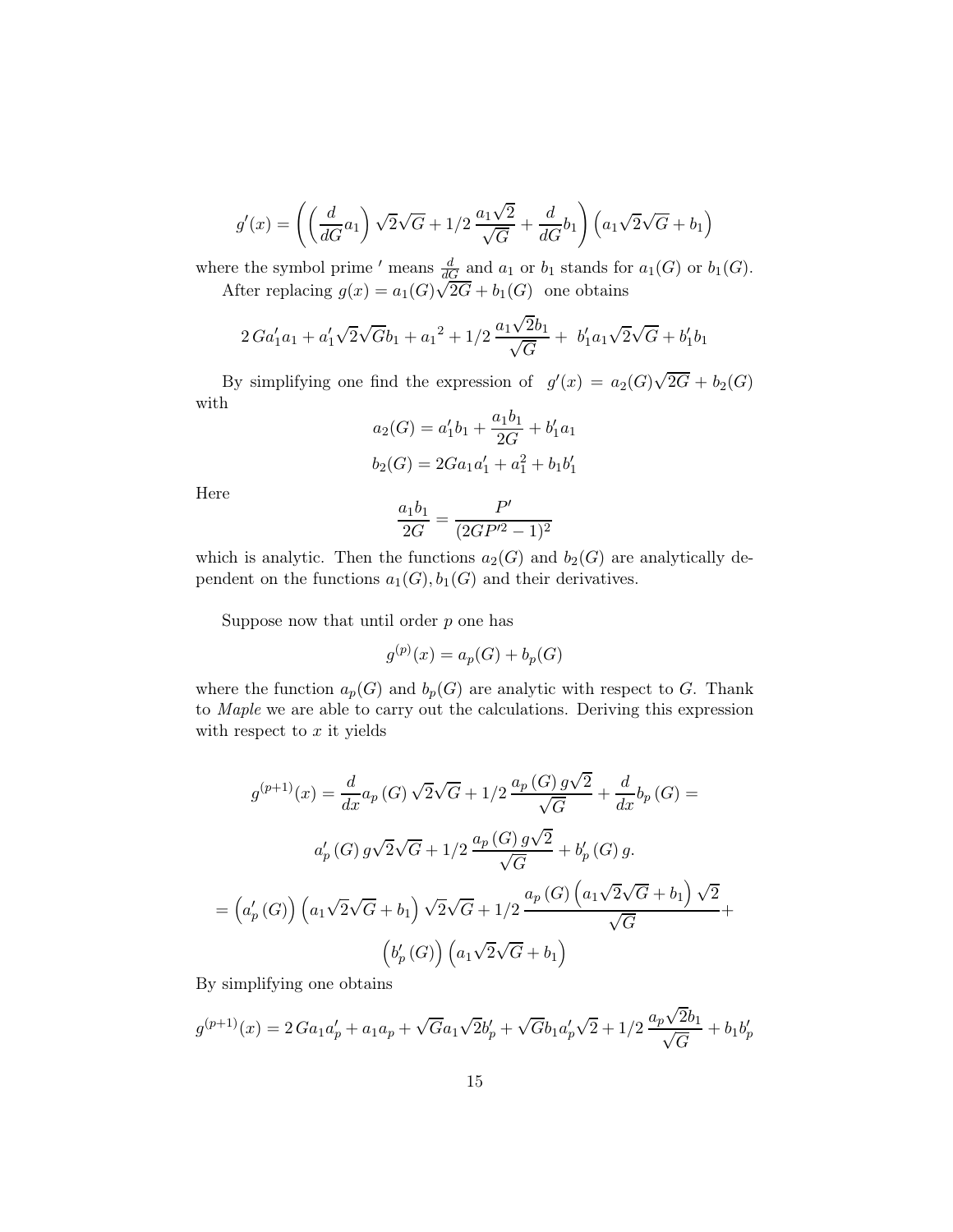where the symbol prime ' means  $\frac{d}{dG}$  and  $a_p$  or  $b_p$  stands for  $a_p(G)$  or  $b_p(G)$ . By simplifying one find the expression of  $g^{(p+1)}(x) = a_{p+1}(G)\sqrt{2G} + b_{p+1}(G)$ with

$$
a_{p+1}(G) = a'_p b_1 + \frac{a_p b_1}{2G} + b'_p a_1
$$
  

$$
b_{p+1}(G) = 2Ga_1 a'_p + a_1 a_p + b_1 b'_p.
$$

Moreover, since

$$
\frac{a_p b_1}{2G} = \frac{a_p P'}{2GP'^2 - 1}
$$

then the fonction  $\frac{a_p b_1}{2G}$  is analytic with respect to G. Thus,  $a_{p+1}(G)$  and  $b_{p+1}(G)$  are also analytic.

Notice that the coefficients  $a_n(G)$  et  $b_n(G)$  depend analytically on P and its derivatives. It should be mentioned that their complexity increases rapidly with the order  $n$  except obviously for the first terms. Namely, after replacing  $a_1$  and  $b_1$  in the expression of  $a_2$  and  $b_2$  and after simplifying we get

$$
a_2 = a'_1b_1 + \frac{a_1b_1}{2G} + b'_1a_1 = \frac{2GP'^3 + 12G^2P''P'^2 + 3P' + 2GP''}{(2GP'^2 - 1)^3}
$$

$$
b_2 = 2Ga_1a'_1 + a_1^2 + b_1b'_1 = -\frac{6GP'^2 + 12G^2P''P' + 1 + 8G^3P''P'^3}{(2GP'^2 - 1)^3}.
$$

The next one is already complicated enough

$$
a_3 = a_1''b_1^2 + 2a_1'b_1'b_1 + 2b_1''a_1b_1 + 4a_1^2a_1' + 2Ga_1'^2a_1 + 2Ga_1^2a_1'' + b_1^2a_1
$$

$$
+ \frac{4a_1'b_1^2 + 4b_1'a_1b_1 - a_1b_1^2}{4G}
$$

$$
b_3 = 4Ga_1''b_1a_1 + 4Ga_1'b_1'a_1 - \frac{a_1^2b_1}{2G} + 2Gb_1''a_1^2 + 2a_1^2b_1' + 2Ga_1'^2b_1 + b_1^2b_1'' + b_1'^2b_1
$$

**Remark 1** it seems very likely that we can show the following result: Let  $G(x)$  be an analytic potential such that  $xg(x) > 0, x \neq 0$ . Suppose the nth derivative may be expressed as  $g^{(n-1)}(x) = a_n(G)\sqrt{2G} + b_n(G), n \ge 0$ where  $a_n$  and  $b_n$  are analytic functions, then the potential is isochronous. We need for that to solve already the differential system for a given  $g^{(1)}(x) =$  $g'(x)$ 

$$
a_2 = a'_1b_1 + \frac{a_1b_1}{2G} + b'_1a_1
$$
  
\n
$$
b_2 = 2Ga_1a'_1 + a_1^2 + b_1b'_1
$$
\n(12)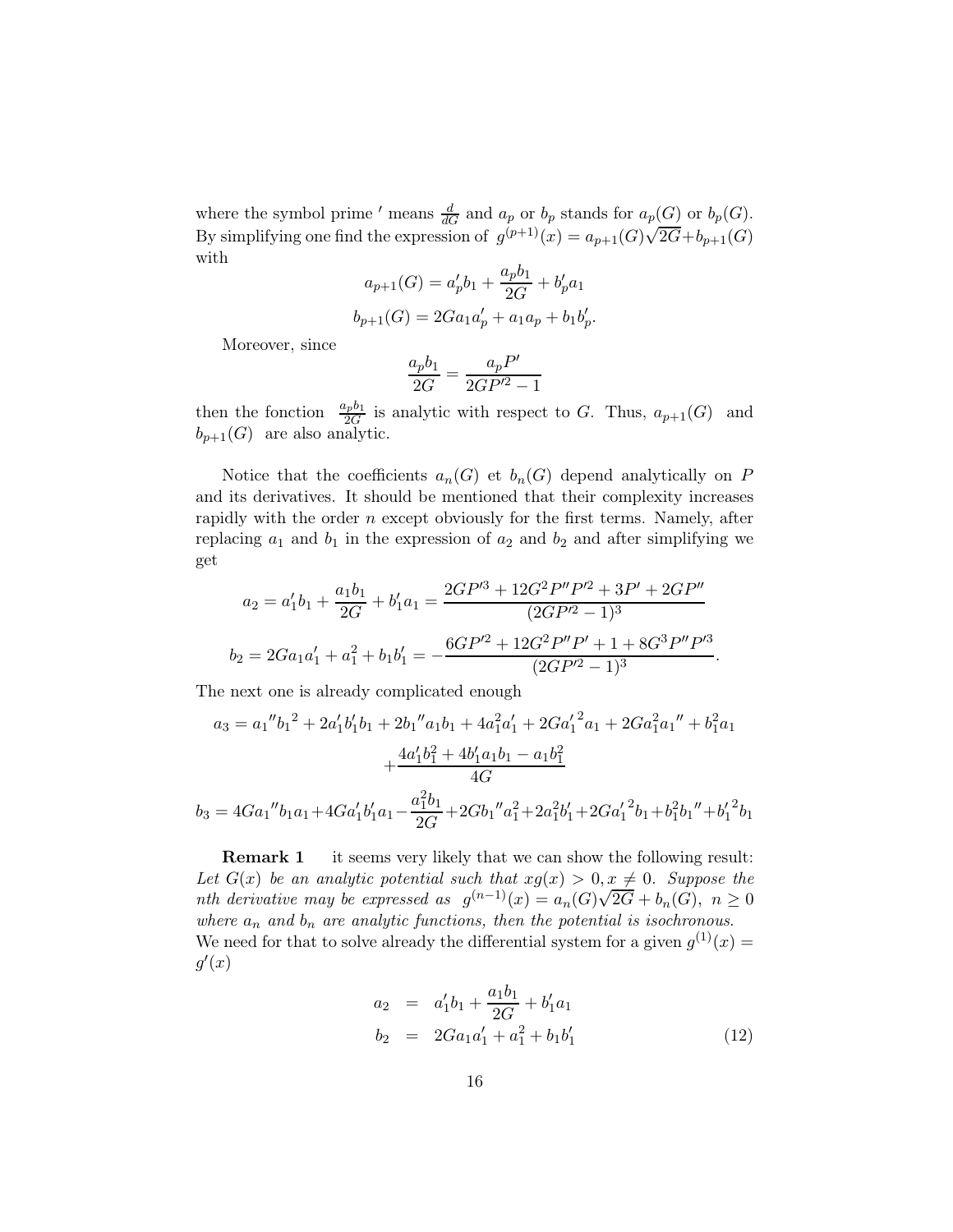where the symbol prime ' means  $\frac{d}{dG}$  and  $a_p$  or  $b_p$  stands for  $a_p(G)$  or  $b_p(G)$ . Moreover the initial conditions are  $a_1(0) = 1, b_1(0) = 0$ . Which means that the class of isochronous potentials is rigid.

**Remark 2** In fact, in the case of isochronism knowing  $a_1(G)$  =  $\frac{-1}{2GP'^2-1}$ ,  $b_1(G) = \frac{2GP'}{2GP'^2-1}$  we then obtain a simple relation between them after eliminating  $P'$ 

$$
b_1^2 = 2G(a_1^2 - a_1). \tag{13}
$$

Which means that given an analytic potential G and 2 functions  $a_1(G)$  and  $b_1(G)$  verifying relation (13) so that  $g(x) = \frac{dG}{dx}$  can be expressed  $g(x) = a_1(G)\sqrt{2G} + b_1(G)$  then G is an isochronous potential.

Another result no less interesting which on the one hand is more general than the lemma 2-2 and on the other hand it will be very useful for the sequel in the WKB approximation for isochronous potentials.

**Proposition 3-9** Let  $G(x) = \int_0^x g(s)ds$  be an analytic potential and  $\phi(x)$  an function defined in a neighborhood of 0. A be the analytic involution defined by  $G(A(x)) = G(x)$ . Then for  $a < 0 < b = A(a)$  and  $G(a) = G(b) =$ E the following integrals equality holds

$$
\int_{a}^{b} \frac{\phi(x)}{\sqrt{E - G(x)}} g(x) dx = \int_{0}^{b} \frac{\phi(x) - \phi(A(x))}{\sqrt{E - G(x)}} g(x) dx
$$

In particular, if we may expressed  $\phi(x) = u(G)\sqrt{2G} + v(G)$  then

$$
\int_a^b \frac{\phi(x)}{\sqrt{E - G(x)}} g(x) dx = \int_0^b \frac{2u(G)\sqrt{2G}}{\sqrt{E - G(x)}} g(x) dx
$$

**Proof of Proposition 3-9** It suffices to split the integral

$$
\int_a^b \frac{\phi(x)}{\sqrt{E - G(x)}} g(x) dx = \int_a^0 \frac{\phi(x)}{\sqrt{E - G(x)}} g(x) dx + \int_0^b \frac{\phi(x)}{\sqrt{E - G(x)}} g(x) dx
$$

Recall that  $a < 0 < b$ . By definition when  $x \in [a, 0]$  then  $A(x) \in [0, b]$  and conversely. By a change of variable  $x = A(y)$  the integral becomes

$$
\int_{a}^{0} \frac{\phi(x)}{\sqrt{E - G(x)}} g(x) dx = -\int_{0}^{b} \frac{\phi(A(y))}{\sqrt{E - G(y)}} g((A(y))A'(y)) dy = -\int_{0}^{b} \frac{\phi(A(y))}{\sqrt{E - G(y)}} g(y) dy
$$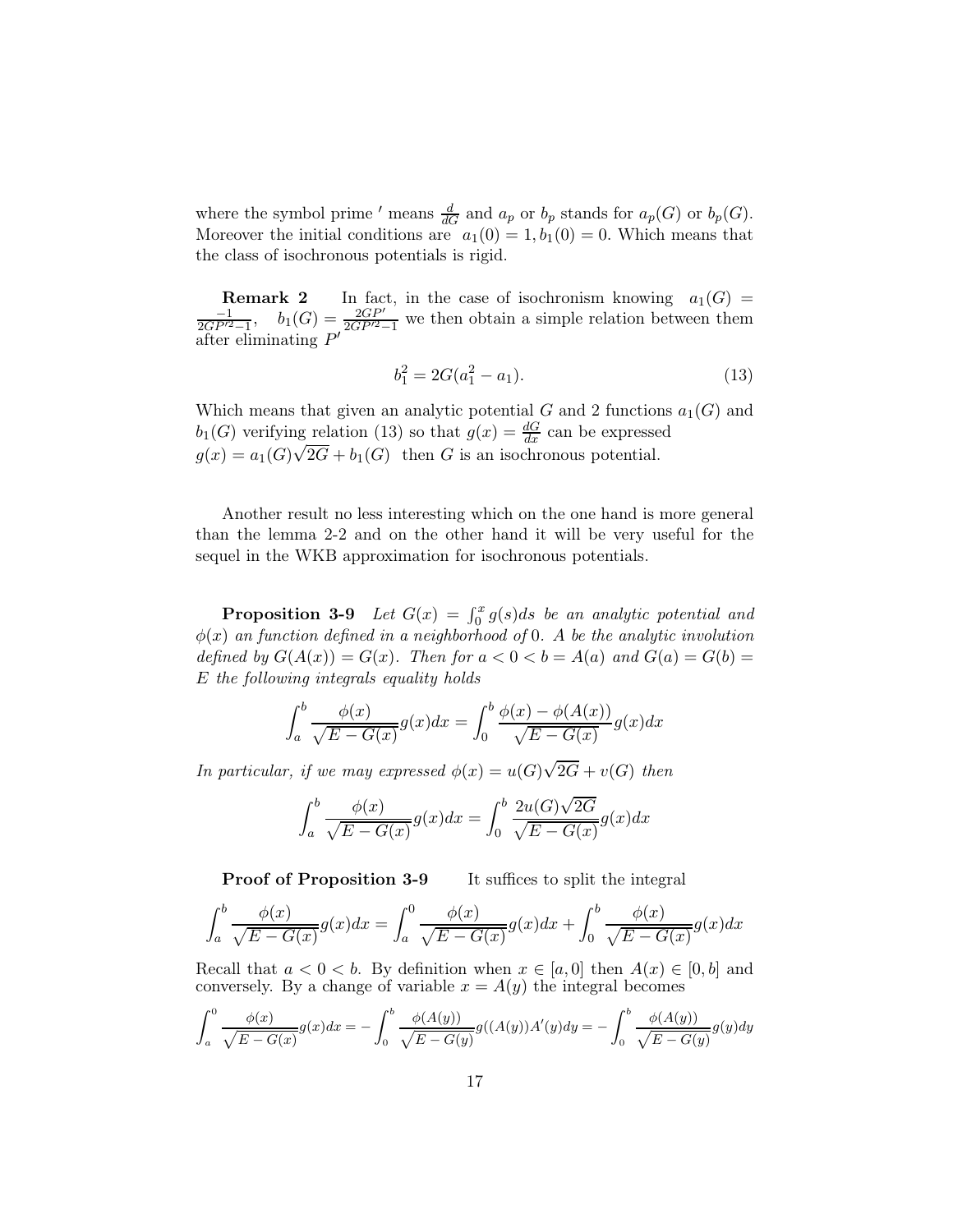since  $g((A(y))A'(y) = g(y)$ . Therefore

$$
\int_{a}^{b} \frac{\phi(x)}{\sqrt{E - G(x)}} g(x) dx = \int_{0}^{b} \frac{\phi(x)}{\sqrt{E - G(x)}} g(x) dx - \int_{0}^{b} \frac{\phi(A(y))}{\sqrt{E - G(y)}} g(y) dy = .
$$

On the other hand, since  $\phi(x) = u(G)\sqrt{2G} + v(G)$ . Then the following integral may be written

$$
\int_{a}^{b} \frac{\phi(x)}{\sqrt{E - G(x)}} g(x) dx = \int_{a}^{b} \frac{u(G)\sqrt{2G} + v(G)}{\sqrt{E - G(x)}} g(x) dx =
$$

$$
\int_{a}^{b} \frac{u(G)\sqrt{2G}}{\sqrt{E - G(x)}} g(x) dx + \int_{a}^{b} \frac{v(G)}{\sqrt{E - G(x)}} g(x) dx
$$

The last integral can be written

$$
\int_a^b \frac{v(G)}{\sqrt{E - G(x)}} g(x) dx = \int_0^E \frac{v(G)}{\sqrt{E - G}} dG = 0
$$

since  $v(G)$  is analytic. The other integral can be written

$$
\int_{a}^{b} \frac{u(G)\sqrt{2G}}{\sqrt{E - G(x)}} g(x) dx = \int_{a}^{0} \frac{u(G)\sqrt{2G}}{\sqrt{E - G(x)}} g(x) dx + \int_{0}^{b} \frac{2u(G)\sqrt{2G}}{\sqrt{E - G(x)}} g(x) dx
$$

$$
= \int_{0}^{b} \frac{u(G)\sqrt{2G(A(y))}}{\sqrt{E - G(y)}} g(A(y)) A'(y) dy = \int_{0}^{b} \frac{-u(G)\sqrt{2G(A(y))}}{\sqrt{E - G(y)}} g(y) dy = \int_{0}^{b} \frac{u(G)\sqrt{2G(y)}}{\sqrt{E - G(y)}} g(y) dy
$$
since  $\sqrt{2G(A(y))} = -\sqrt{2G(y)}$ . Finally,

$$
\int_a^b \frac{\phi(x)}{\sqrt{E - G(x)}} g(x) dx = \int_0^b \frac{u(G)\sqrt{2G}}{\sqrt{E - G(x)}} g(x) dx + \int_0^b \frac{u(G)\sqrt{2G}}{\sqrt{E - G(x)}} g(x) dx
$$

Corollary 3-10 Under hypotheses of Proposition 3-7, consider the derivatives of  $g : g^{(j)}(x) = \frac{d^j g}{dx^j}$  Then the analytic function

$$
V_{m\nu}(x) = \prod_{j=1}^{m} \left(\frac{d^j g}{dx^j}\right)^{\nu}_j
$$

may be expressed under the form :

$$
V_{m,\nu}(x) = u_{m,\nu}(G)\sqrt{2G} + v_{m,\nu}(G)
$$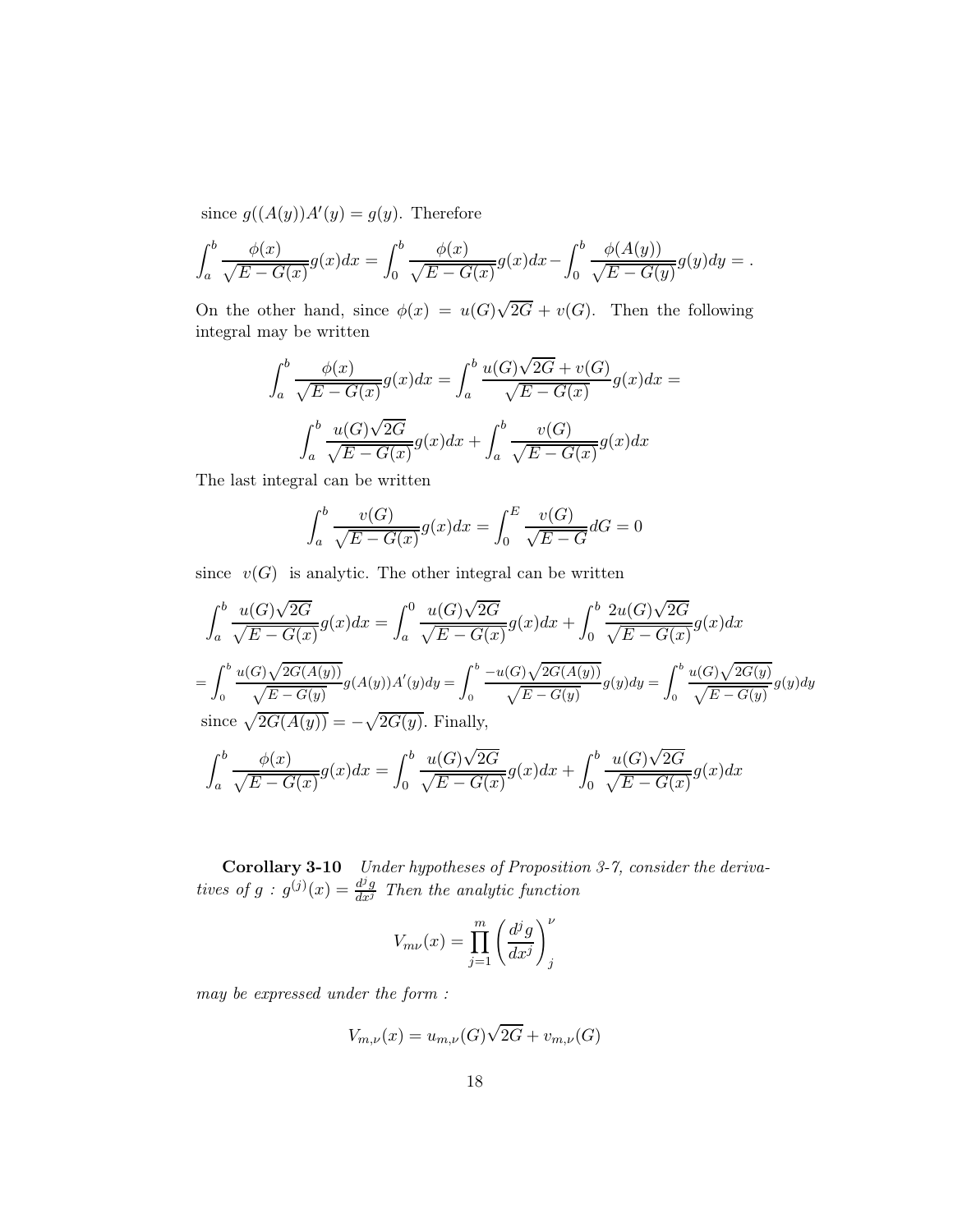where  $\nu = (\nu_1, \nu_2, ..., \nu_m)$  and  $u_{m,\nu}$  and  $v_{m,\nu}$  are analytic functions with respect to G.

*Proof* By Proposition 3-8 any derivative of  $g$  may be written when  $G$ is isochronous

$$
g^{(n)}(x) = a_n(G)\sqrt{2G} + b_n(G), n \ge 0
$$

where  $a_n$  and  $b_n$  being analytic functions. It is easy to realize that it is the same for any power of any derivative  $(g^{(n)}(x))_n^{\nu}$ . We may prove that by recurrence

$$
(g^{(n)}(x))_n^{\nu} = a_{n,\nu}(G)\sqrt{2G} + b_{n,\nu}(G).
$$

More generally, we may also prove by recurrence that a product of power of derivatives have the similar expression

$$
(g^{(n)}(x))_1^{\nu} (g^{(p)}(x))_2^{\nu} = a_{n,p,\nu}(G)\sqrt{2G} + b_{n,p,\nu}(G).
$$

Thus we may write for any product

$$
V_{m,\nu}(x) = \prod_{j=1}^{m} \left( \frac{d^{j}g}{dx^{j}} \right)_{j}^{\nu} = u_{m,\nu}(G)\sqrt{2G} + v_{m,\nu}(G)
$$

## 4 The quantum spectrum qnd WKB quantization

The semiclassical method of torus quantization is the first term of a certain  $\hbar$ expansion, usually called the WKB expansion. This method due to Dunham is often employed to study the spectra of quantum systems and to calculate the eigenvalues to any order. It is a generalisation of the Bohr-Sommerfeld quantisation condition. It is known, the semiclassical spectrum is perfectly regularly spaced. The semiclassical approximation allows us to understand the correspondence between quantum features and classical mechanics. We may expect that the limit  $\hbar \to 0$  is equivalent to the limit  $E \to \infty$  so that the error of the leading order semiclassical approximation should converge to zero as energy increases.

We need to know the first term of a certain  $h$ -expansion, whose higher terms can be calculated with a recursion formula in one degree systems. We perform a systematic WKB expansion to all orders resulting in a convergent series whose sum is identical to the exact spectrum.

Two quantum systems with bounded classical analogs are said to be spectrally equivalent if their energy levels are identical. It is well known that the isoperiodicity equivalence is the classical version of the quantum isospectrality condition. In the same way it is obvious that the quantum counterpart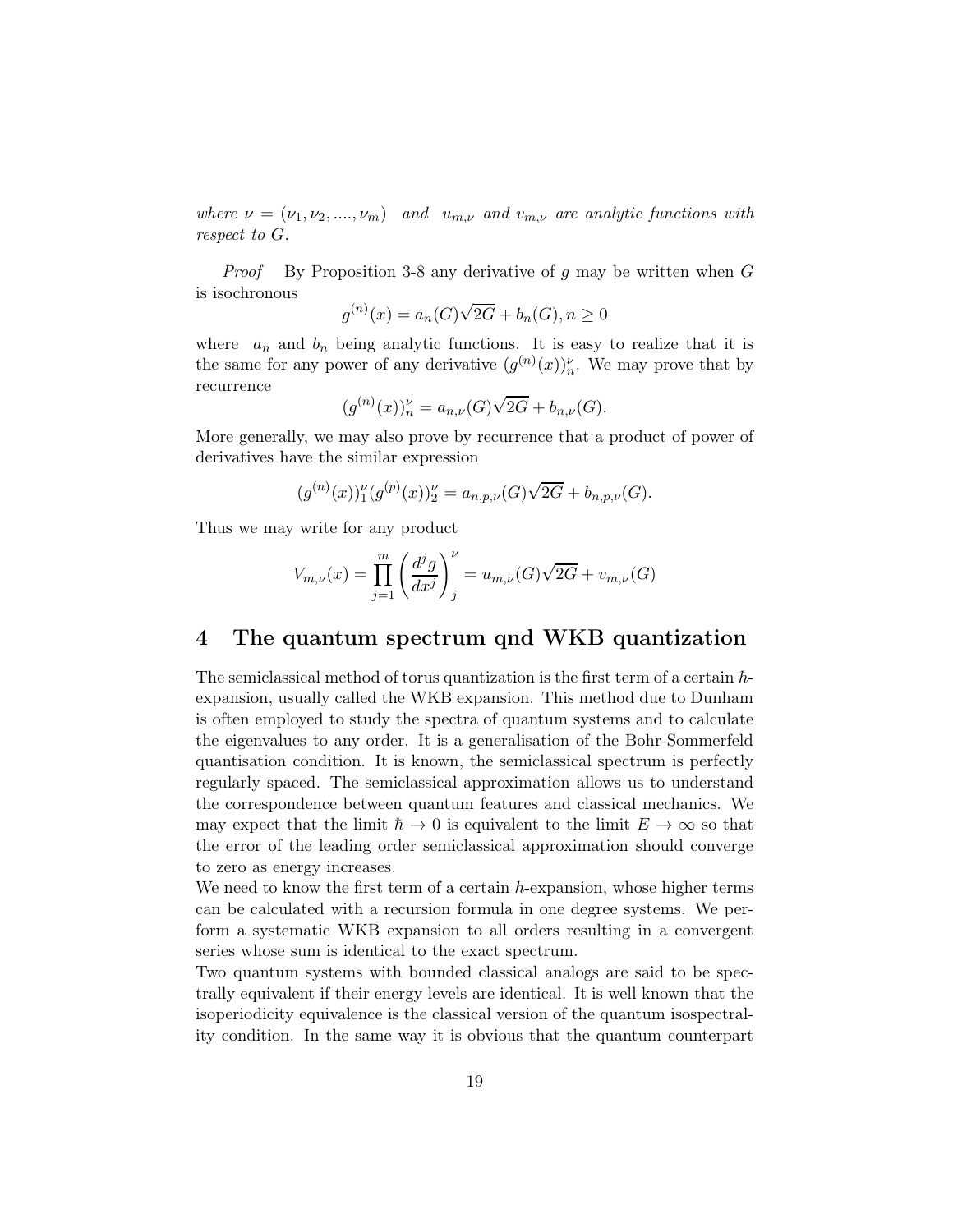of isochronicity is the harmonic spectrum (for regular potentials). However, there exists many isochronous classical systems which do not have equally spaced quantum energy spectra.

In what follows, we briefly recall the WKB method before to make use of the first terms derived in [13] and from results of the previous Part 3 we will give an estimate of the n-th WKB correction.

## 4.1 WBK series to all orders

Following Robnik and Romanovski [14] consider the Schrodinger equation

$$
\left[-\frac{\hbar^2}{2}\frac{d^2}{dx^2} + G(x)\right]\psi(x) = E\psi(x).
$$

The Hamiltonian of the system is given by

$$
H = \frac{p^2}{m} + G(x)
$$

where the mass  $m = 1$ .

This Hamiltonian is a constant of motion, whose value is equal to the total energy E.

To calculate all the terms of the WKB expansion one observes that the wave function can always be written as

$$
\psi(x) = \exp(\frac{i}{h}\sigma(x))
$$

where the phase  $\sigma(x)$  is a complex function verifying the Riccati differential equation

$$
\sigma'^2(x) + \left(\frac{i}{\hbar}\right)\sigma''(x) = 2(E - G(x)).
$$

The WKB expansion for the phase is a power series in hbar :

$$
\sigma(x) = \sum_{0}^{\infty} (\frac{\hbar}{i})^k \sigma_k(x).
$$

After replacing and comparing like power of hbar we obtain the recursion relation

$$
\sigma'_0{}^2 = 2(E - G)
$$
 and  $\sum_{k=0}^l \sigma'_k \sigma'_{n-k} + \sigma'_{n-1} = 0, n \ge 1.$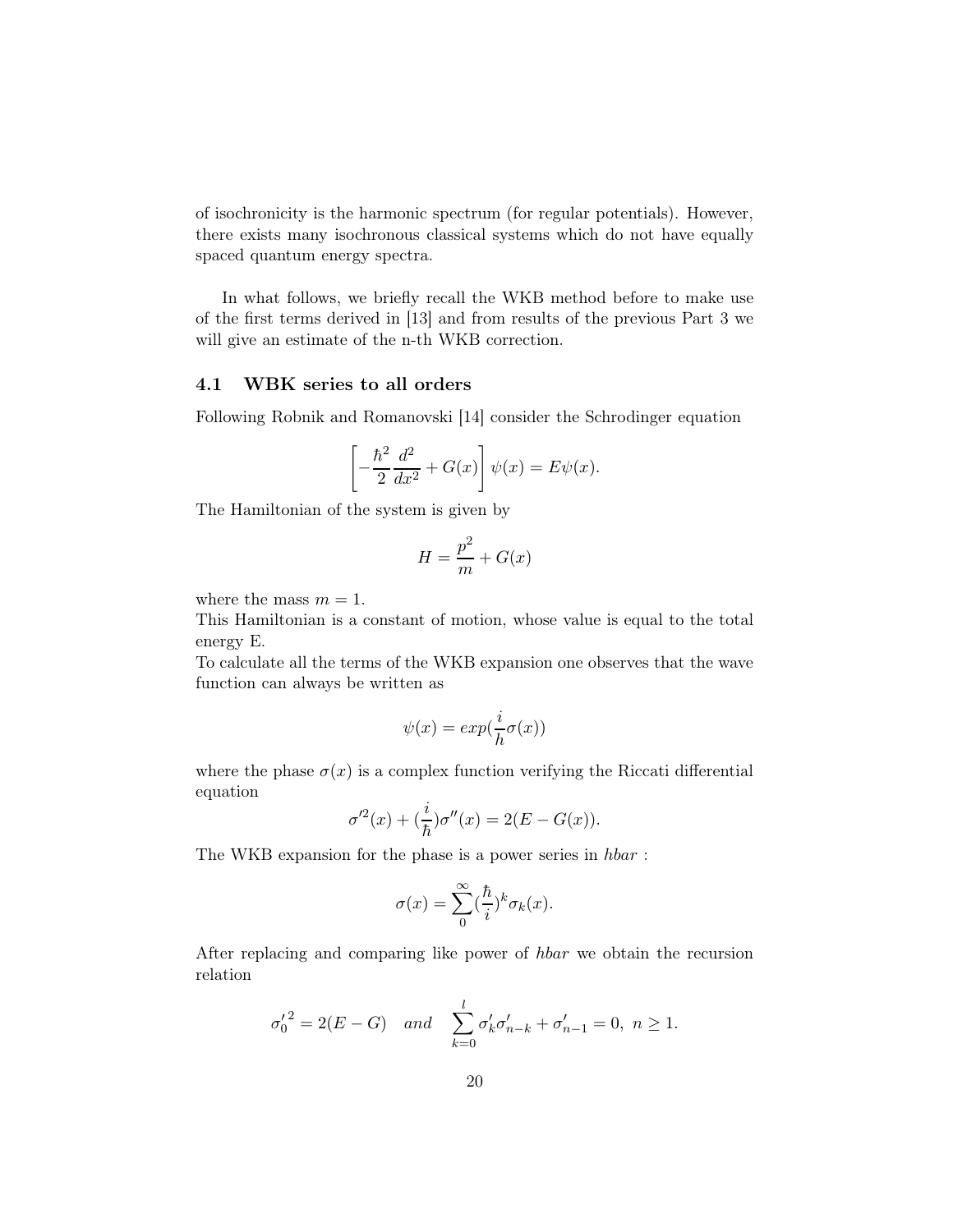The quantization condition is obtained by requiring the uniqueness of the wave function

$$
\int_{\gamma} d\sigma = \sum_{k=0}^{\infty} (\frac{i}{\hbar})^k \int_{\gamma} d\sigma_k = 2\pi \hbar n, \quad n \in N
$$

where the integration contour  $\gamma$  surrounds the two turning points of  $G(x)$  at energy E.

The first term of this serie is the Bohr-Sommerfeld formula. It is proportional to the action  $I_0(E)$ 

$$
\int_{\gamma} d\sigma_0 = 2 \int_a^b \sqrt{2(E - G(x))} dx = 2\pi I_0(E).
$$

The second term is the Maslov corrections. It can be shown to be equal to

$$
\left(\frac{\hbar}{i}\right)\int_{\gamma}d\sigma_1 = -\pi\hbar.
$$

All the other odd terms vanish. Because these terms  $\sigma'_{2k+1}$ ,  $k \geq 1$ , are total derivatives and so  $\int_{\gamma} \sigma'_{2k+1} = 0$ . This permits to rewrite the quantisation condition as

$$
\sum_{0}^{\infty} I_{2k}(E) = (n + \frac{1}{2})\hbar, \ n \in N
$$

where

$$
I_{2k}(E) = \frac{1}{2\pi} (\frac{\hbar}{i})^{2k} \int_{\gamma} d\sigma_{2k}, \ k \in N.
$$

When  $G(x)$  is analytic and  $xg(x) > 0$ , it has been proved in [14] that the contour integrals can be replaced by equivalent Rieman integrals between the two turning points. More precisely, they proved the following

$$
I_2(E) = -\frac{\hbar^2}{24\sqrt{2}\pi} \frac{\partial^2}{\partial E^2} \int_a^b \frac{g^2(x)}{\sqrt{E - G(x)}} dx
$$

and

$$
I_4(E) = -\frac{\hbar^4}{4\sqrt{2}\pi} \left[ \frac{1}{120} \frac{\partial^3}{\partial E^3} \int_a^b \frac{g'^2(x)}{\sqrt{E - G(x)}} dx - \frac{1}{288} \frac{\partial^4}{\partial E^4} \int_a^b \frac{g^2(x)g'(x)}{\sqrt{E - G(x)}} dx \right]
$$

Robnik and Salashnich [13] elaborated an efficient algorithm in order to simplify the function  $d\sigma_k$  and produced the following formula for even m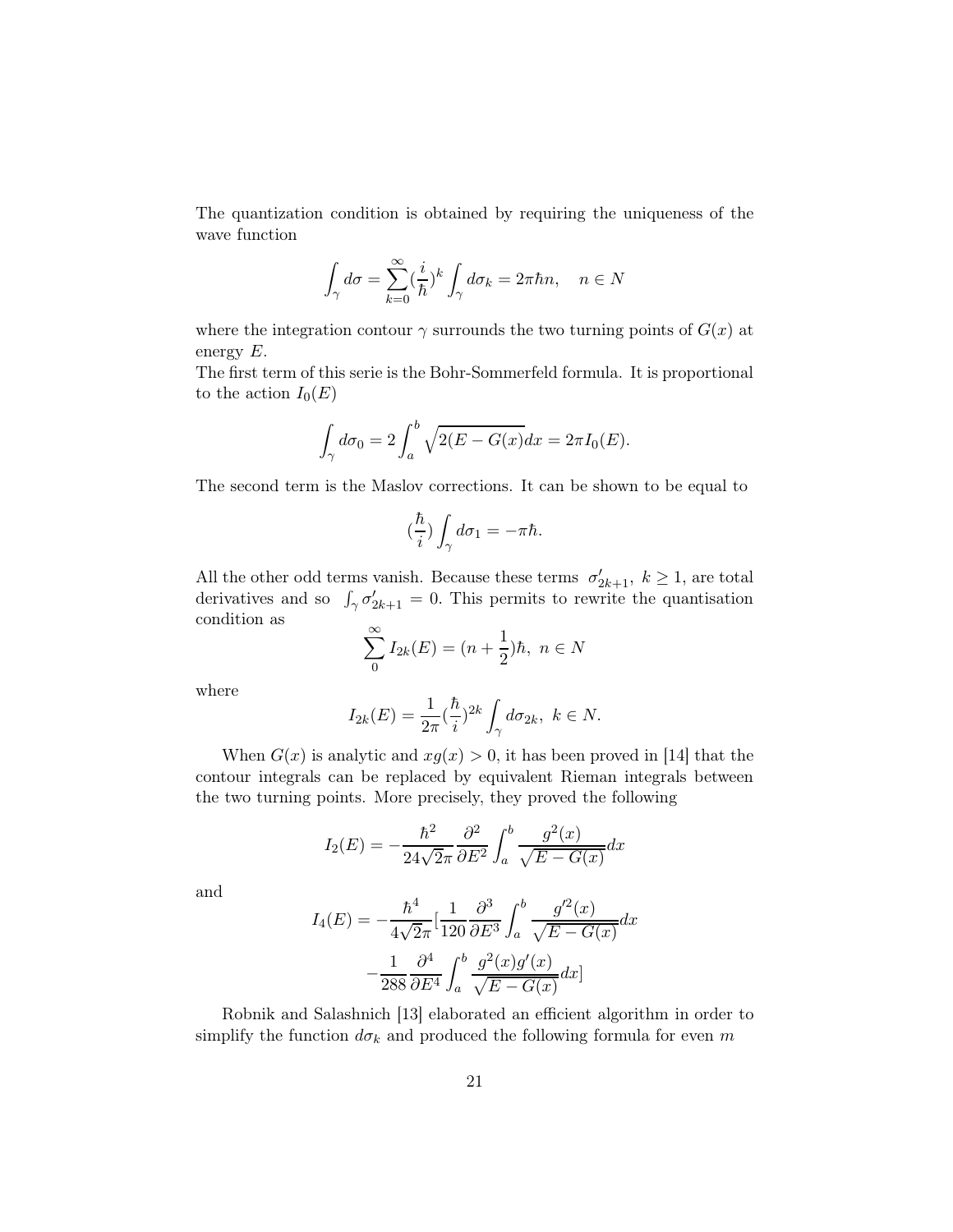$$
\sigma_m' = \sum_{L(\nu)=m} \frac{2^{\frac{m}{2}-1+|\nu|}i}{(m-3+2\mid \nu\mid)!!} \frac{\partial^{\frac{m}{2}-1+|\nu|}}{\partial E^{\frac{m}{2}-1+|\nu|}} \frac{U_\nu G^{(\nu)}}{\sqrt{E-G}}
$$

where  $\nu = (\nu_1, \nu_2, ... \nu_m), \nu_j \in N$ ,  $L(\nu) = \sum_{j=1}^{2m} j \nu_j$ , and  $|\nu| = \sum_{j=1}^{2m} \nu_j$ . Moreover, they proved

$$
\oint_{\gamma} d\sigma_m = 2 \sum_{L(\nu)=m} \frac{2^{\frac{m}{2}-1+|\nu|}i}{(m-3+2|\nu|)!!} \frac{\partial^{\frac{m}{2}-1+|\nu|}}{\partial E^{\frac{m}{2}-1+|\nu|}} \int_a^b \frac{U_{\nu} G^{(\nu)}}{\sqrt{E-G}} dx
$$

where

$$
G^{(\nu)}(x) = \prod_{j=1}^{m} \left( \frac{d^j G}{dx^j} \right)_j^{\nu}
$$

Coefficients  $U_{\nu}$  are defined by a recurrence equation but no play a role in deriving the result.

Notice that higher order corrections quickly increase in complexity and we know only few cases where a WKB expansion can be worked to all orders. Which resulting in a convergent series whose sum is identical to the exact spectrum.

#### 4.2 WBK series for isochronous potentials

It is known, the spectrum of a potential is generally not strictly regularly spaced, in contrast to the harmonic one. The one-parameter family isotonic oscillator

$$
G(x) = \frac{1}{8\alpha^2} [\alpha x + 1 - \frac{1}{\alpha x + 1}]^2
$$

is it an isochronous potential with a strictly equispaced (harmonic) spectrum. Notice that as already proved in [13, 14], all the terms  $I_{2n}(E)$ ,  $n \geq 1$ of the isotonic potential are constant and once summed, the WKB series leads to the exact quantization condition for this potential. Moreover, the fact that the  $I_{2n}(E), n \geq 1$ , are constant ensures that the spectrum is strictly equispaced. The interesting question is whether this family is the only one to be both classical and quantum "harmonic". Dorignac [7] has provided a nice quantitative way to analyse the spectrum of analytic isochronous potentials. This author descripted examples of isochronous potentials with equispaced spectrum Moreover, he proved scaling properties for any isochronous potential  $V(x)$ . indeed, there exists a simple scaling transformation, namely  $\tilde{V}(\beta; x) = V(\beta x)/\beta^2$ , which preserves its isochronism as well as its frequency. We now use the preceding results of Part 3 in order to express  $I_2(E)$  and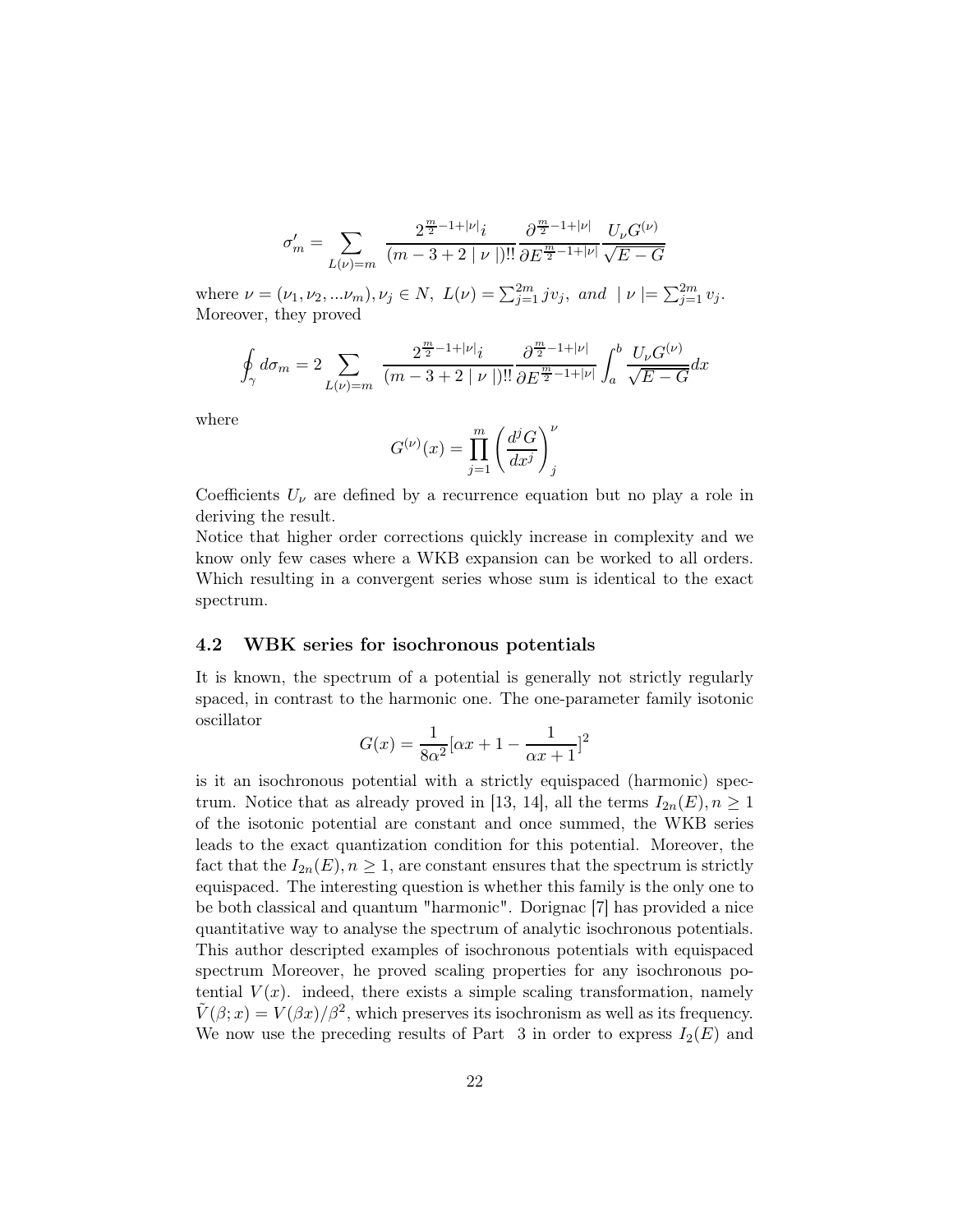$I_4(E)$  as well as the nth correction  $I_n(E)$  in terms related to the isochronous potential  $G(x)$  and its derivatives.

By Proposition 3-8, we may write  $g = \frac{dG}{dx} = a(G)\sqrt{2G} + b(G)$ . Writing

$$
I_2(E) = \frac{-\hbar^2}{24\sqrt{2\pi}} \frac{\partial^2}{\partial E^2} \int_a^b \frac{g^2(x)}{\sqrt{E - G(x)}} dx = \frac{-\hbar^2}{24\sqrt{2\pi}} \frac{\partial^2}{\partial E^2} \int_a^b \frac{g(x)}{\sqrt{E - G(x)}} g(x) dx
$$

and by Proposition 3-9 we may express

−

$$
\frac{\hbar^2}{24\sqrt{2\pi}}\frac{\partial^2}{\partial E^2}\int_0^b\frac{2a(G)\sqrt{2G}}{\sqrt{E-G(x)}}g(x)dx=-\frac{\hbar^2}{24\sqrt{2\pi}}\frac{\partial^2}{\partial E^2}\int_0^E\frac{2a(v)\sqrt{2v}}{\sqrt{E-v}}dv.
$$

Then making the change of variables  $u = \frac{v}{R}$  $\frac{v}{E}$  (we suppose here  $\omega = 1$ )

$$
I_2(E) = -\frac{\hbar^2}{24\pi} \frac{\partial^2}{\partial E^2} [E \int_0^1 \frac{2a(uE)\sqrt{u}}{\sqrt{1-u}} du].
$$

Another formulation is given by an Abel type integral

$$
I_2(E) = -\frac{\hbar^2}{24\pi} \frac{1}{E^2} \int_0^E \frac{(\sqrt{2v})^3}{\sqrt{E - v}} \frac{d^2}{dv^2} [va(v)]
$$
  
=  $-\frac{\hbar^2}{24\pi} \frac{1}{E^2} \int_0^E \frac{(\sqrt{2v})^3}{\sqrt{E - v}} [2\frac{da}{dG}(v) + v\frac{d^2a}{dG^2}(v)].$ 

A similar calculation gives the fourth order correction (see Appendix A for details )

$$
I_4(E) = -\frac{\hbar^4}{4\sqrt{2\pi}} \left[\frac{1}{120} \frac{\partial^3}{\partial E^3} \int_a^b \frac{g'^2(x)}{g(x)\sqrt{E - G(x)}} g(x) dx - \frac{1}{288} \frac{\partial^4}{\partial E^4} \int_a^b \frac{g(x)g'(x)}{\sqrt{E - G(x)}} g(x) dx\right].
$$

By proposition 3-8 one gets  $g = \frac{dG}{dx} = a(G)\sqrt{2G} + b(G)$ and  $g' = \frac{dg}{dx} = a_1(G)\sqrt{2G} + b_1(G)$ . However, we may easily prove

$$
\frac{g'^2}{g} = a_{1,2}(G)\sqrt{2G} + b_{1,2}(G)
$$

where  $a_{1,2}(G)$  and  $b_{1,2}(G)$  are analytic functions. As well as

$$
g(x)g'(x) = c_{1,2}(G)\sqrt{2G} + d_{1,2}(G)
$$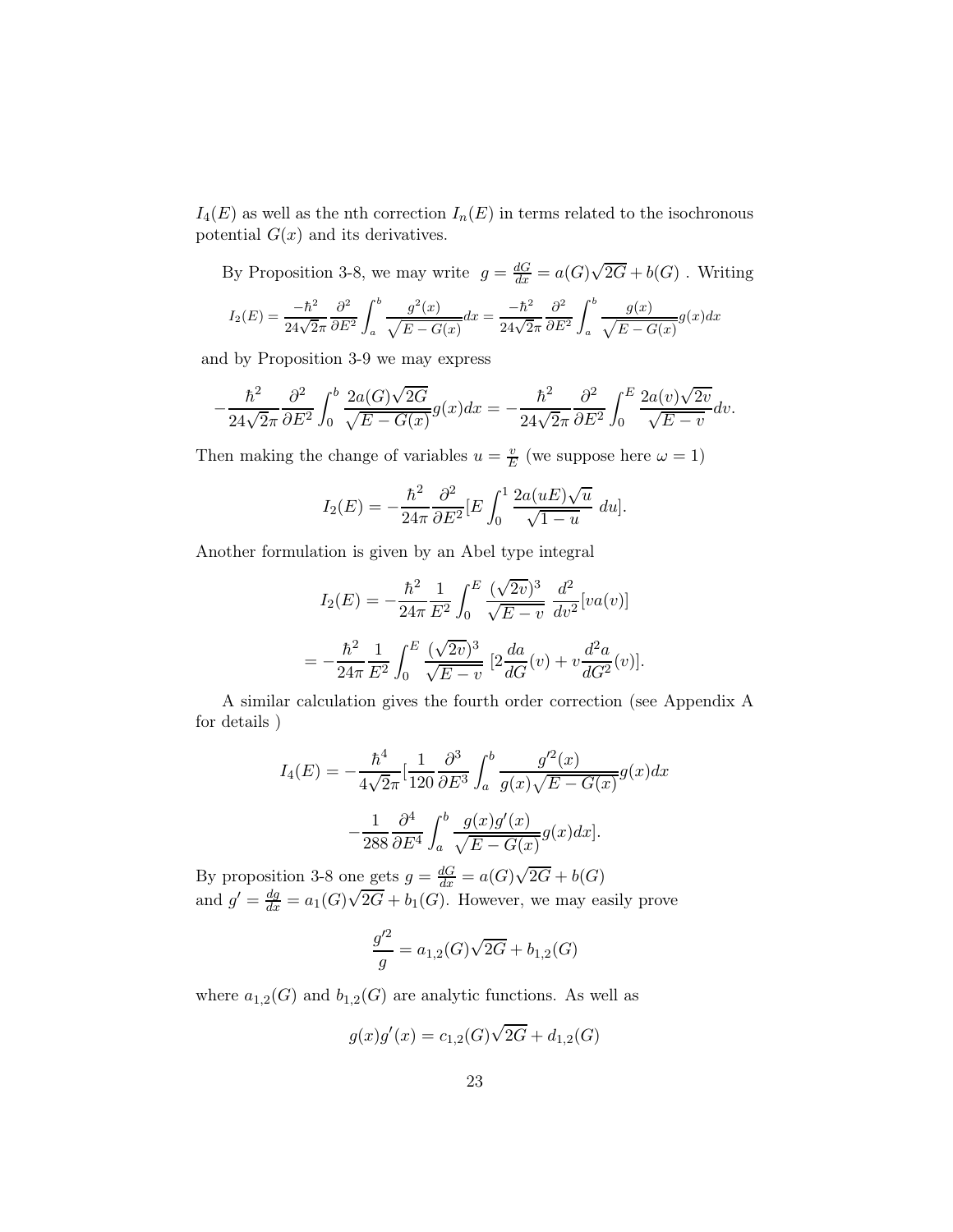where  $c_{1,2}(G)$  and  $c_{1,2}(G)$  are analytic functions. Similar to  $I_2, I_4$  may be expressed through Abel integrals :

$$
I_4(E) = -\frac{\hbar^4}{4\pi} \left[ \frac{E^{-3}}{120} \int_0^E \frac{(\sqrt{2v})^5}{\sqrt{E - v}} \frac{\partial^3}{\partial v^3} a_{1,2}(v) \ dv - \frac{E^{-4}}{288} \int_0^E \frac{(\sqrt{2v})^7}{\sqrt{E - v}} \frac{\partial^4}{\partial v^4} c_{1,2}(v) \ dv \right].
$$

Starting from expression for  $I_2(E)$  and using the properties of Abel transforms, as remarked by [7] its possible to invert the problem and to calculate the general expression of the functions  $a_p(G)$  and  $b_p(G)$  corresponding to a prescribed function  $I_2(E)$ . One can choose  $I_2(E)$  (and deduce the corresponding analytic isochronous potential) such that, its asymptotic decay is faster than the asymptotic decay of  $I_4(E)$ . Therefore,  $I_2(E)$  and  $I_4(E)$  grow exponentially fast as E grows to  $\infty$ .

As we will show below these conclusions are similar to higher order corrections.

Turn now to upper order WKB correction. The explicit expression for  $I_{2n}(E)$  is given by

$$
I_{2n}(E) = -\frac{\sqrt{2}}{\pi} \hbar^{2n} \sum_{L(\nu)=2n} \frac{2^{|\nu|}}{(2n-3+2|\nu|)!!} J_{\nu}(E)
$$

where

$$
J_{\nu}(E) = \frac{\partial^{n-1+|\nu|}}{\partial E^{n-1+|\nu|}} \int_a^b \frac{U_{\nu} G^{(\nu)}}{\sqrt{E - G}} dx
$$

where

$$
G^{(\nu)}(x) = \prod_{j=1}^{2n} (\frac{d^j G}{dx^j})_j^{\nu}
$$

and where  $\nu = (\nu_1, \nu_2, ..., \nu_{2n}), \nu_j \in N, L(\nu) = \sum_{j=1}^{2n} j\nu_j$  and  $|\nu| = \sum_{j=1}^{2n} \nu_j$ . The coefficients  $U_{\nu}$  satisfy a certain recurrence relation not useful for the sequel

By Corollary 3-10  $G^{(\nu)}$  may be expressed under the form

$$
G^{(\nu)}(x) = \prod_{j=1}^{m} \left( \frac{d^j G}{dx^j} \right)_j^{\nu} = u_{n,\nu}(G) \sqrt{2G} + v_{n,\nu}(G)
$$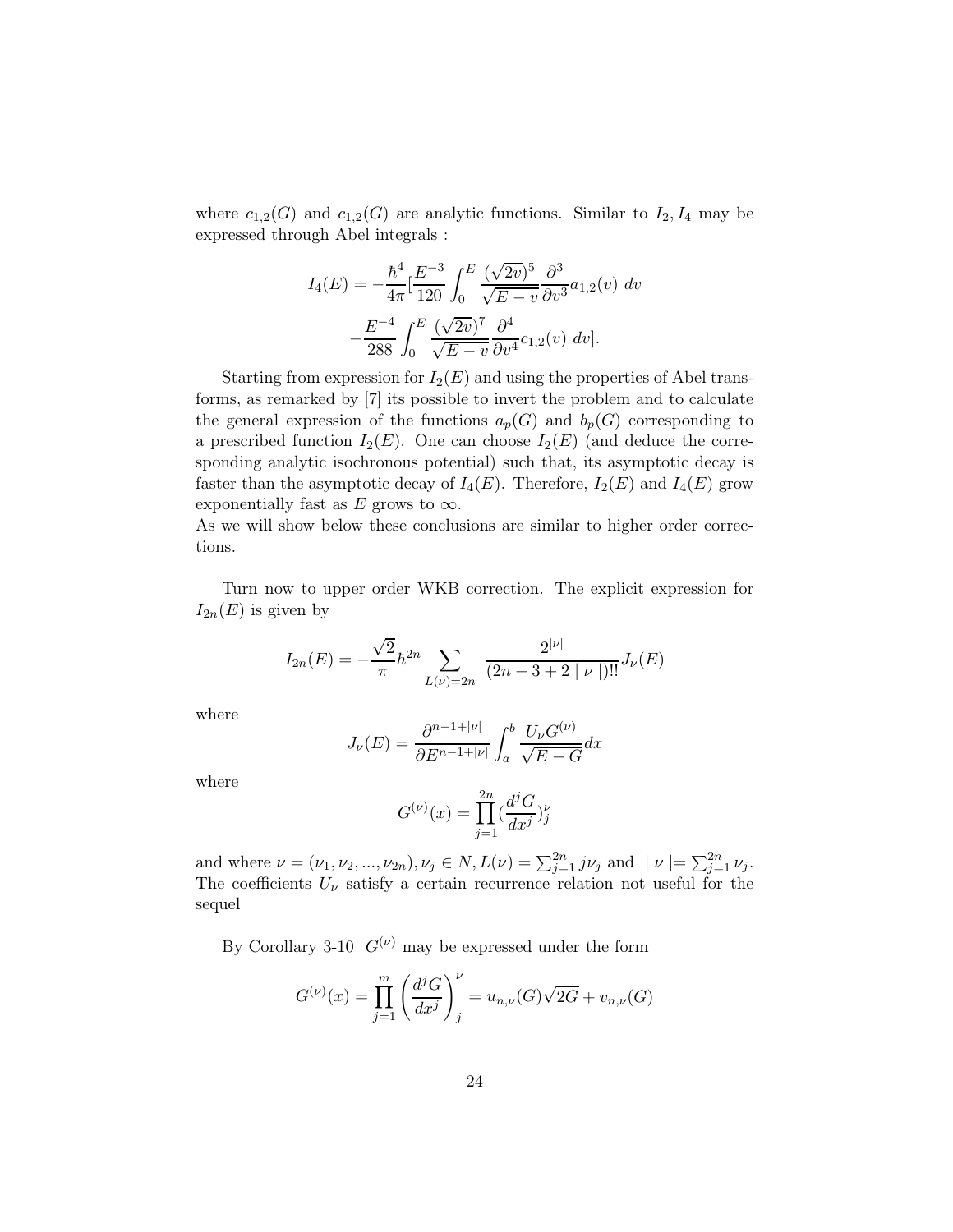where  $u_{n,\nu}$  and  $v_{n,\nu}$  are analytic functions with respect to G. Therefore,

$$
J_{\nu}(E) = \frac{\partial^{n-1+|\nu|}}{\partial E^{n-1+|\nu|}} \int_a^b \frac{U_{\nu} u_{n,\nu}(G) \sqrt{2G}}{\sqrt{E - G}} g(x) dx
$$

By Corollary 3-9, we can write

$$
J_{\nu}(E) = \frac{\partial^{n-1+|\nu|}}{\partial E^{n-1+|\nu|}} \int_0^b \frac{2U_{\nu}u_{n,\nu}(G)\sqrt{2G}}{\sqrt{E-G}} g(x)dx
$$

$$
J_{\nu}(E) = \frac{\partial^{n-1+|\nu|}}{\partial E^{n-1+|\nu|}} \int_0^E \frac{2U_{\nu}u_{n,\nu}(v)\sqrt{2v}}{\sqrt{E-v}} dv
$$

Another equivalent formulation via Abel integrals

$$
J_{\nu}(E) = 2U_{\nu}E^{-n+1-|\nu|} \int_0^E \frac{(\sqrt{2v})^{n-2+|\nu|}}{\sqrt{E-v}} \frac{\partial^{n-1+|\nu|}}{\partial E^{n-1+|\nu|}} u_{n,\nu}(v) dv
$$

Similar to  $I_2$  and  $I_4$  the nth correction  $I_{2n}$  seems too to be expressed through Abel integrals :

$$
I_{2n}(E) = \frac{-\hbar^{2n}}{\pi} \sum_{L(\nu)=2n} \frac{2^{|\nu|+1} U_{\nu} E^{-n+1-|\nu|}}{(2n-3+2|\nu|)!!} \int_0^E \frac{(\sqrt{2v})^{n-2+|\nu|}}{\sqrt{E-v}} \frac{\partial^{n-1+|\nu|}}{\partial E^{n-1+|\nu|}} u_{n,\nu}(v) dv
$$

Thus, the WKB corrections  $I_{2n}(E)$  grow exponentially fast as E grows to ∞. The calculation above suggest the entire WKB series could be summed for any isochronous potential and would be finite as E grows to  $\infty$ .

## 5 On the parametrization of isochronous potentials

The purpose of this section is to offer some refinements of results reported in [5] and to highlight natural conditions of isochronism. Let us write

$$
G(x) = \frac{1}{2}x^2 + G_1(x) + G_2(x)
$$

where the function  $G_1(x) = \sum_{k \geq 2}$  $a_{2k-2}$  $\frac{a_{2k-2}}{2k-1}x^{2k-1}$  is odd and  $G_2(x) = \sum_{k \geq 2}$  $a_{2k-1}$  $\frac{2k-1}{2k}x^{2k}$  is even. Let us write

$$
g(x) = x + \sum_{n\geq 2} a_n x^n
$$
 and  $G(x) = \frac{1}{2}x^2 + \sum_{n\geq 2} \frac{a_n}{n+1} x^{n+1}.$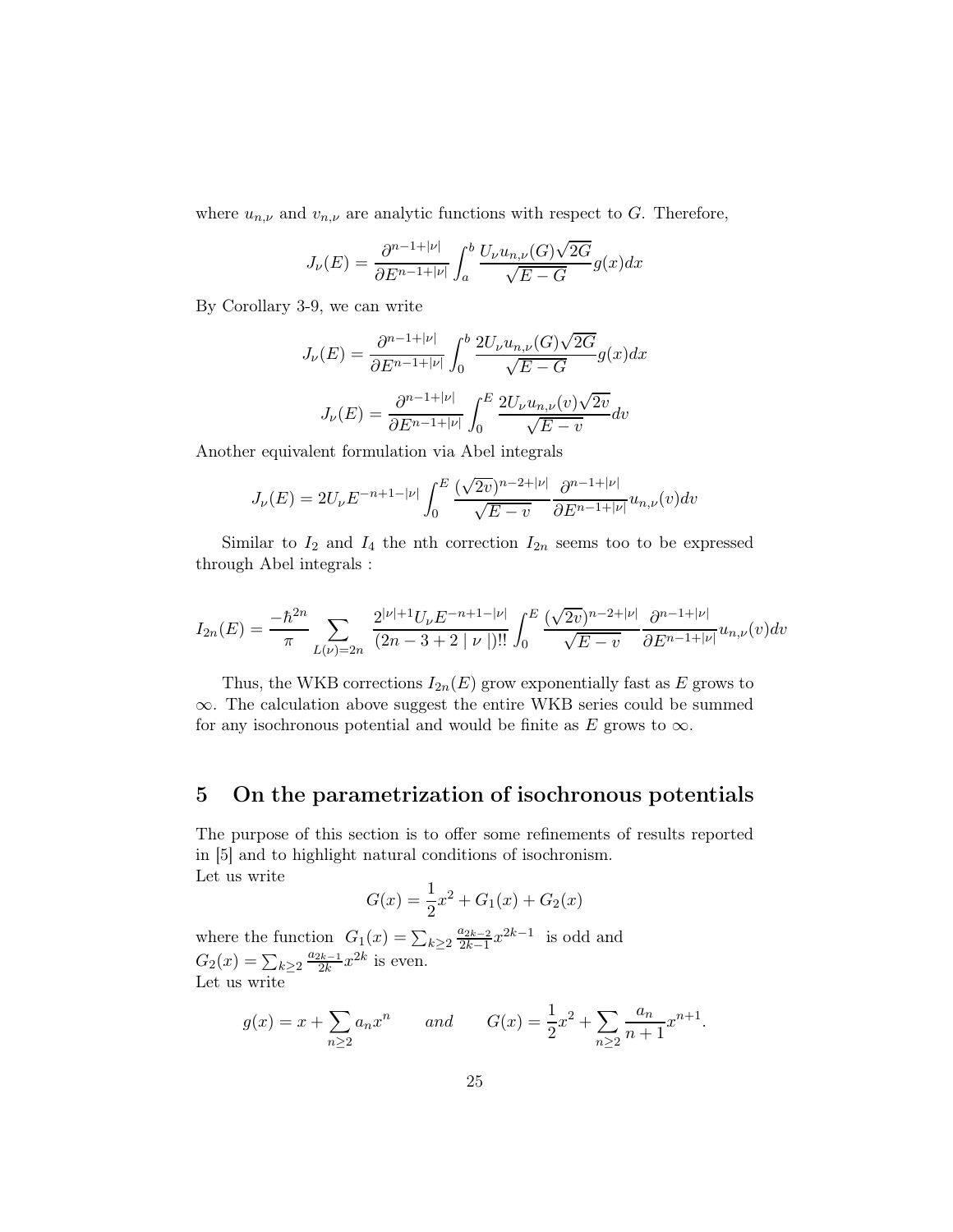In [5] we proved the following

**Theorem C** Let the analytic potential

$$
G(x) = \frac{1}{2}x^2 + \sum_{n\geq 3} \frac{a_{n-1}}{n} x^n = \frac{1}{2}x^2 + G_1(x) + G_2(x)
$$

of equation

$$
(1) \qquad \ddot{x} + g(x) = 0
$$

where G is defined in a neighborhood of 0 and  $xg(x) > 0$ , for  $x \neq 0$ . Suppose  $G(x)$  is isochronous then the odd coefficients of the expansion of  $g(x)$  can be expressed in terms of rational polynomials involving the even coefficients:

$$
a_{2k+1} = f(a_{2k}, a_{2k-2}, ..., a_2).
$$

In particular,  $G_2(x) \equiv 0$  is equivalent to  $G_1(x) \equiv 0$ , i.e.  $G(x) = \frac{1}{2}x^2$  is harmonic.

This means that once the odd part  $G_1$  of an analytic isochronous potential is specified then the even part  $G_2$  is completely determined.

In this context as we have seen foregoing the successive derivatives of  $G(x)$  can be written  $g^{(n)}(x) = a_n(G)\sqrt{2G} + b_n(G), n \ge 0$ . This means that the analytic functions may be only depending on the odd part  $G_1$   $a_n(G)$  $a_n(G_1)$  and  $b_n(G) = b_n(G_1)$ . This can significantly simplify the problem. this remark is also valid for all the powers of derivatives products

$$
G^{(\nu)}(x) = \prod_{j=1}^{2m} \left( \frac{d^j G}{dx^j} \right)_j^{\nu} = u_{m,\nu}(G_1) \sqrt{2G} + v_{m,\nu}(G_1)
$$

where  $\nu = (\nu_1, \nu_2, ..., \nu_m)$  and  $u_{m,\nu}$  and  $v_{m,\nu}$  are analytic functions with respect to  $G_1$ .

The first terms of the expansion are:

$$
a_3 = \frac{10}{9}a_2^2, \qquad a_5 = \frac{14}{5}a_2a_4 - \frac{56}{27}a_2^4,
$$

$$
a_7 = \frac{-592}{45}a_4a_2^3 + \frac{848}{81}a_2^6 + \frac{24}{7}a_2a_6 + \frac{36}{25}a_4^2,
$$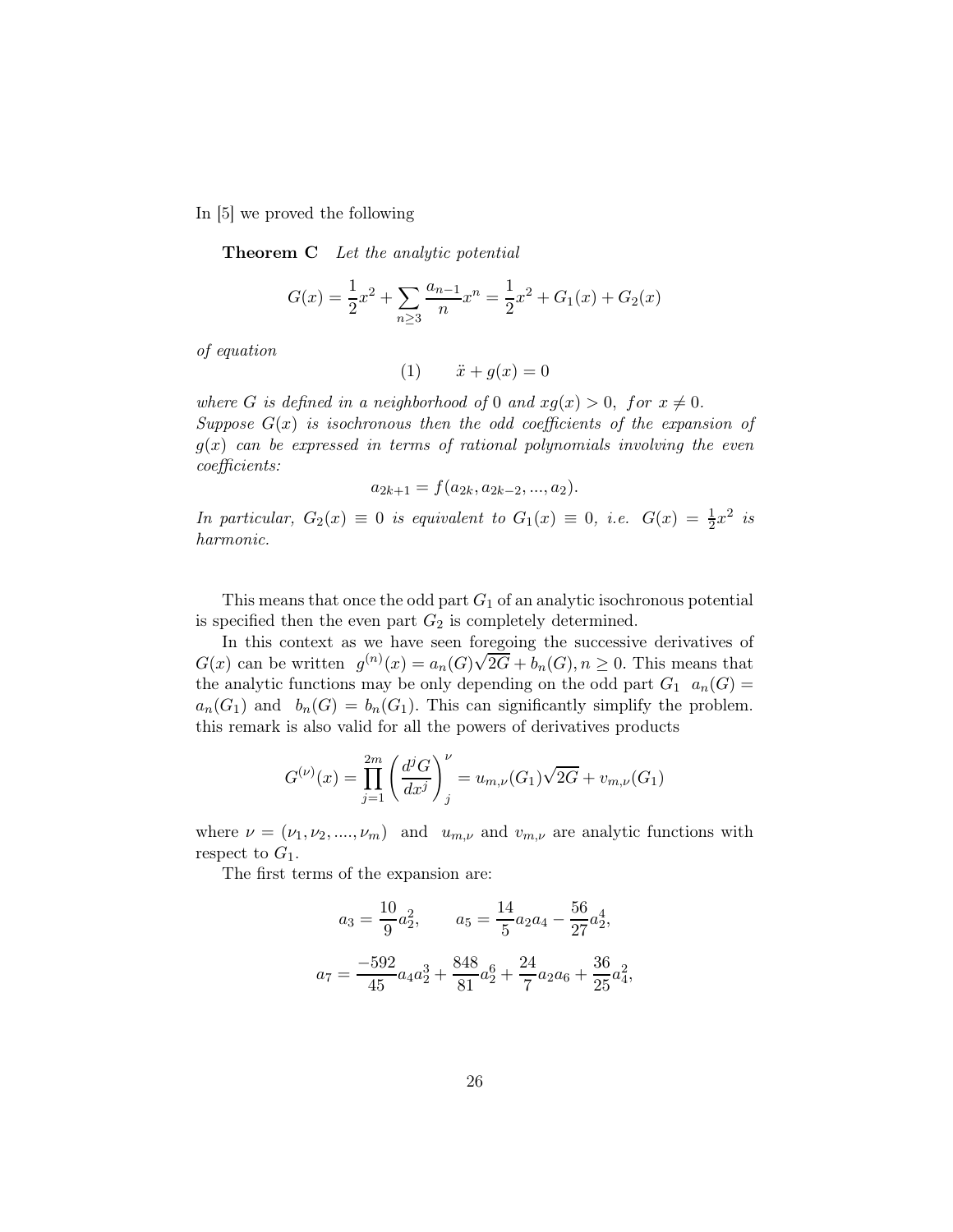## Remarks 5-1

Consider now condition (7) then equality

(10) 
$$
x - \frac{2G}{g} = F(G) = b_0 + b_1G + b_2G^2 + b_3G^3 + b_4G^4 + \dots
$$

(where  $F(G)$  is analytic) ensures the isochronicity of the potential  $G$ . It is also possible to express coefficients  $a_n$  of the expansion of  $g(x) = \frac{dG(x)}{dx}$ in terms of  $b_0$ ,  $b_1$ ,  $b_3$ , ...

Indeed, after replacing expressions of  $g$  and  $G$  in

$$
xg(x) - 2G(x) = g(x)F(G)
$$

and by identifying

$$
x^{2} + \sum_{n \geq 2} a_{n} x^{n+1} - 2G = [x + \sum_{n \geq 2} a_{n} x^{n}][b_{0} + b_{1} G + b_{2} G^{2} + b_{3} G^{3} + b_{4} G^{4} + ...].
$$

We then find

$$
G(x) = \frac{1}{2}x^2 - \frac{1}{2}b_0x^3 + \frac{5}{8}b_0x^4 - \left(\frac{1}{24}b_1 + \frac{7}{8}b_0x^3\right)x^5 + \frac{7b_0}{270}\left(\frac{405}{8}b_0x^3 + \frac{45}{8}b_1\right)x^6 + \dots
$$

In fact, only the odd part plays a role

$$
G_1(x) = -\frac{1}{2}b_0x^3 + \left(-\frac{1}{24}b_1 - \frac{7}{8}b_0^3\right)x^5 + \dots
$$

## 6 Applications to family of isochronous potentials

It is well known that the harmonic potential  $G = \frac{1}{2}x^2$  is the only polynomial potential which is isochronous. Concerning the rational case, Chalykh and Veselov [3] proved that a rational potential  $G(x)$  (which is not a polynomial) is isochronous if and only if

$$
G(x) = \frac{1}{8\alpha^2} [\alpha x + 1 - \frac{1}{\alpha x + 1}]^2.
$$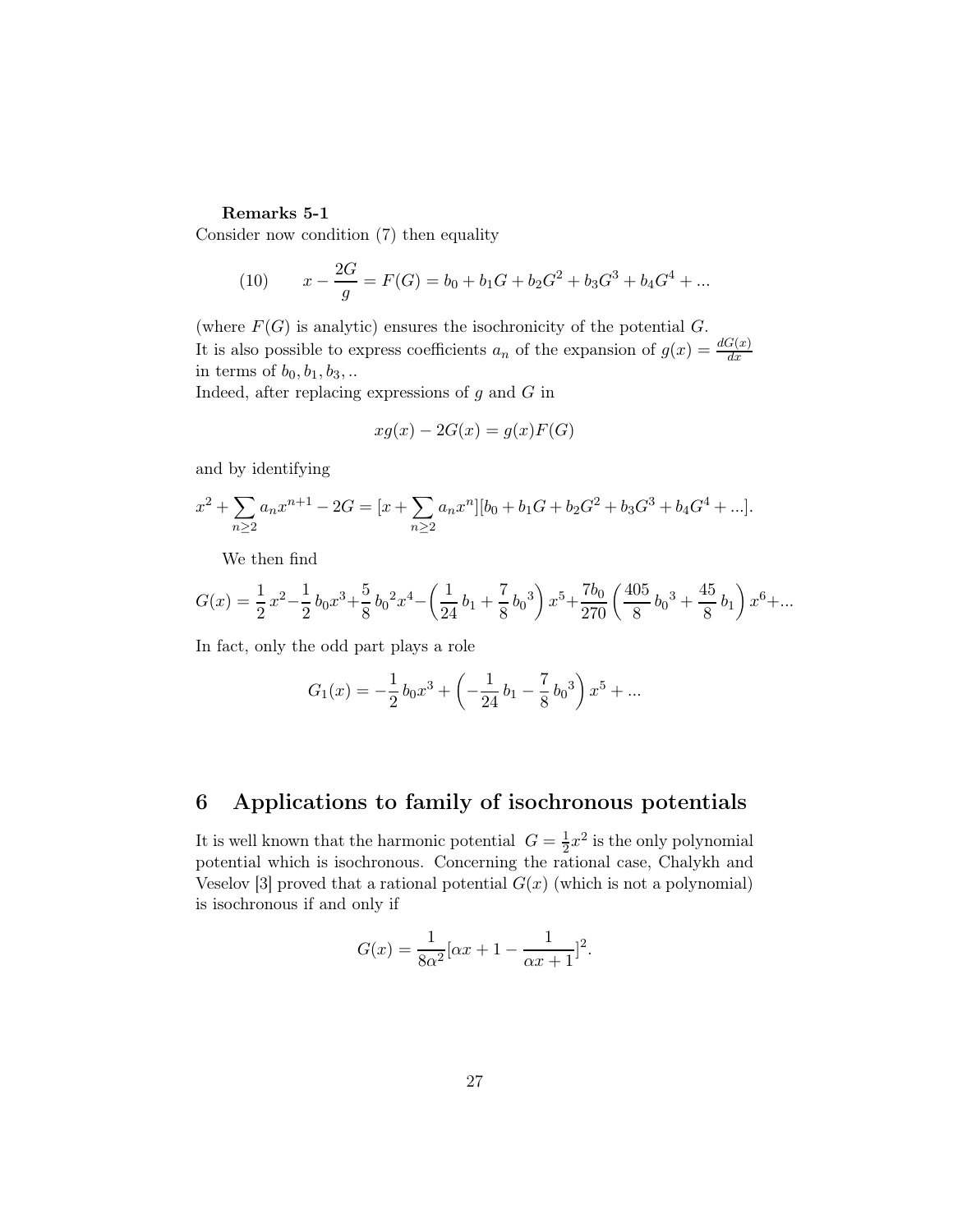## 6.1 A three-parameters family of isochronous potentials

We now apply the above considerations to the determination of isochronous potentials whose analytical expression can be given explicitly. We will use for that Theorem A or B and their corollaries.

To be concrete, we derive at first a three-parameters family of potentials which have described by another way in [5].

Let us consider

$$
\frac{2G}{g} - x = F(G) = 2 \frac{a\left(-1 + \sqrt{1 + bG}\right)}{b\sqrt{1 + bG}},
$$

where a and b are real parameters such that  $2a^2 \leq b$ . One have seen that F and P are relied by  $F(G) = 2G \frac{dP(G)}{dG} - P(G)$ . We may deduce the analytic function P

$$
P(G) = \frac{-2 a + \sqrt{4 a^2 + 4 G b a^2}}{b}.
$$

Thus

$$
x = \sqrt{2G} + P(G) = \frac{-2a + \sqrt{2G}b + \sqrt{4a^2 + 4Gba^2}}{b}
$$

A resolution of these equations yields

$$
G(x) = \frac{8a^2 + (b + 2a^2)(4ax + bx^2) - (4a^2 + 2abx)\sqrt{2(2 + bx^2 + 4ax)}}{2(b - 2a^2)^2}
$$
\n(14)

Then, the above potential is isochronous according to Theorem B. Applying scaling property of isochronous potentials. The potentials  $G(x)$  and  $\frac{1}{c^2}G(cx)$ have the same period. That means the following three-parameters potentials family is isochronous

$$
G(x) = \frac{1}{2c^2}X^2(cx) = \frac{[2a + bcx - a\sqrt{2(2 + bc^2x^2 + 4acx)}]^2}{2c^2(b - 2a^2)^2}
$$
(15)

Many special cases of this 3-parameters family have been described in [5]. Moreover, the associated involution is

$$
A(x) = \frac{2a^2x - 2a - bcx + a\sqrt{2(2 + bc^2x^2 + 4acx)}}{c(b - 2a^2)}
$$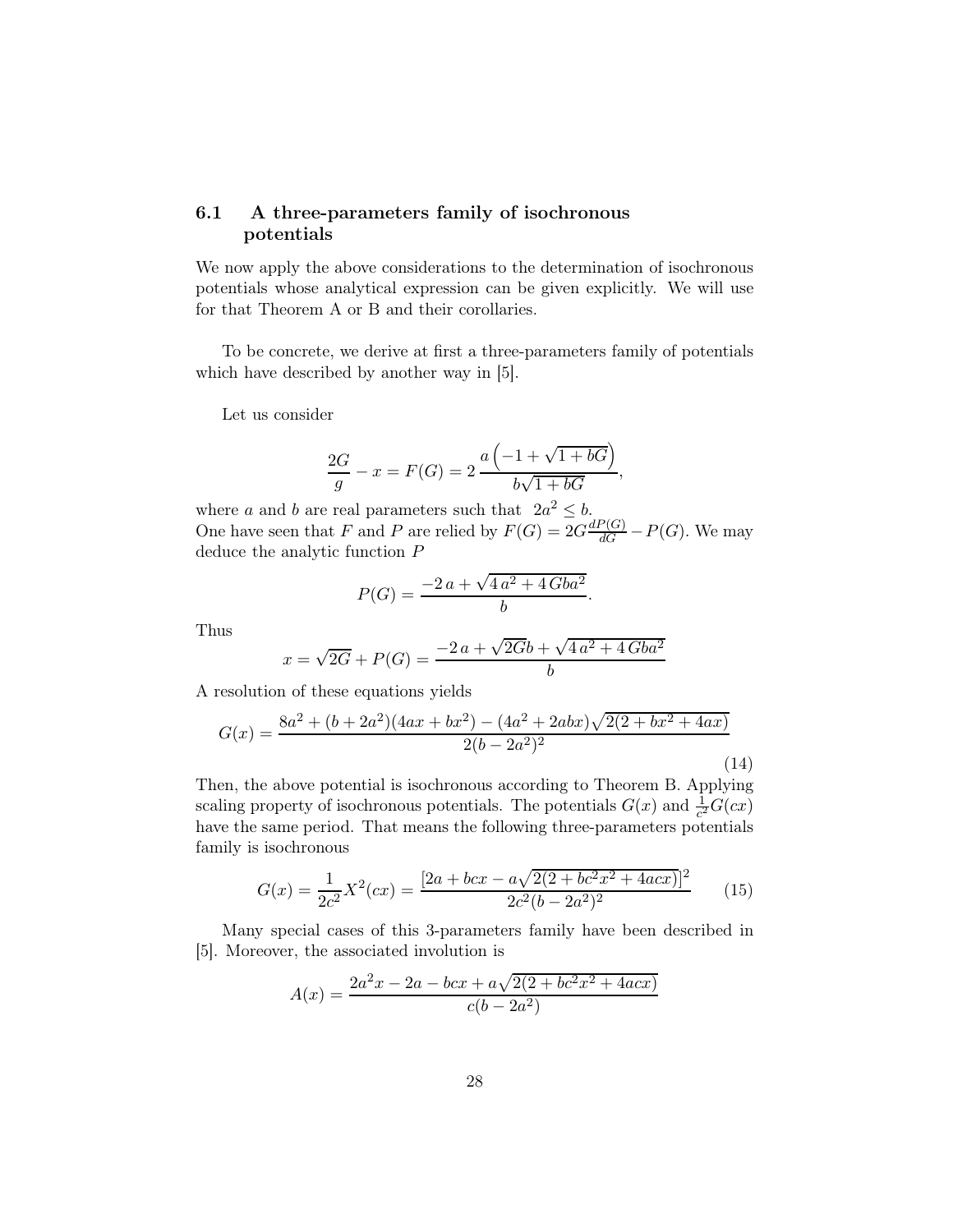## 6.2 Others isochronous potentials

We will give here one-parameters families of potentials with constant period. Using scaling property in multiplying x by a non zero real  $\gamma$ : the potentials  $G(x)$  and  $\frac{1}{\gamma^2}G(\gamma x)$  have the same period. To our knowledge, some families of potentials derived in this subsection never before appeared in the literature. However, we could not highlight families with more than one parameter. It would be interesting to find a family with at least 2-parameters including all the examples below.

1 - Let us consider the following example

$$
\frac{2G}{g} - x = F(G) = -\frac{c(6G+1)}{(1+2G)^2}
$$

where  $c \neq 0$  is a parameter. Since one have seen  $F(G) = 2G \frac{dP(G)}{dG} - P(G)$ it yields

$$
x = \sqrt{2G} + P(G) = \sqrt{2G} - \frac{c}{1 + 2G}
$$

and

$$
\frac{1}{g} = \frac{1}{\sqrt{2G}} + P'(G) = \frac{1}{\sqrt{2G}} + \frac{2c}{(1+2G)^2}.
$$

Solving the equation  $x = \sqrt{2G} - \frac{c}{1+2G}$  and writing

$$
u(x) = \sqrt[3]{18\sqrt{2}x + 27\sqrt{2}c + 2\sqrt{2}x^3 + 3\sqrt{24 + 48x^2 + 24x^4 + 216xc + 162c^2 + 24cx^3}}
$$

Thanks to Maple we find the potential which is isochronous by Theorem B

$$
G = \left(\frac{1}{6}u(x) - \frac{1 - \frac{1}{3}x^2}{u(x)} + \frac{\sqrt{2}x}{6}\right)^2.
$$

Its involution A is

$$
A(x) = \frac{x}{3} - 2\sqrt{2} \left( \frac{1}{3} u(x) - \frac{6 - 2x^2}{3u(x)} \right).
$$

2 - Let

$$
\frac{2G}{g} - x = F(G) = -2 \frac{-2aG}{(1 + 2a^2G)^{3/2}}
$$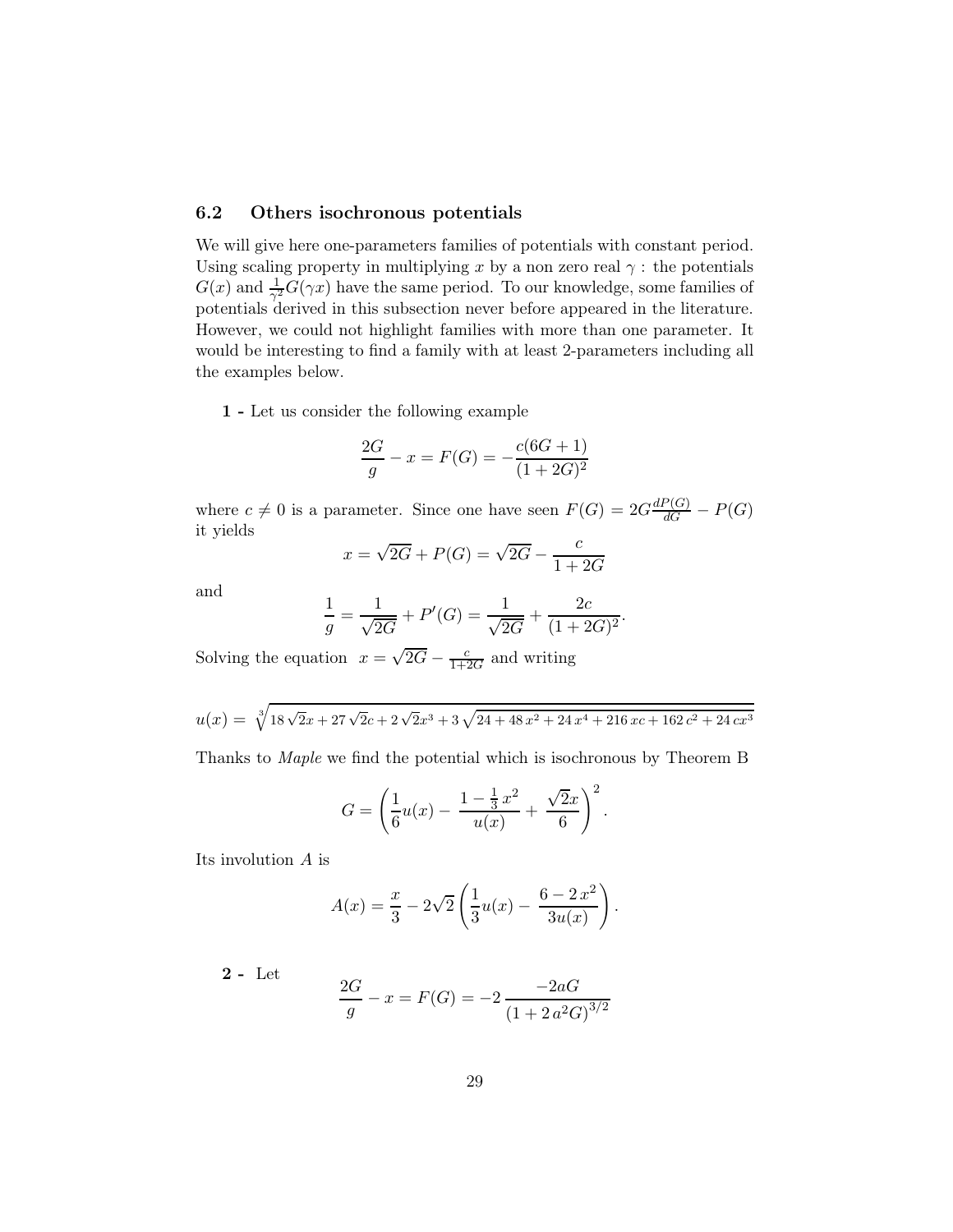where the parameter  $a \neq 0$ . The function P' defined by  $\frac{1}{g} = \frac{1}{\sqrt{2}}$  $\frac{1}{2G}+P'(G)$ may be written

$$
P'(G) = 2 \frac{a (1 + a^2 G)}{(1 + 2 a^2 G)^{3/2}}.
$$

Its integral which verifies  $x = \sqrt{2G} + P(G)$  has the following form

$$
P(G) = 2 \frac{aG}{\sqrt{1 + 2 a^2 G}}.
$$

If we write

$$
u(x) = \sqrt[3]{-15 a^2 x^2 + 39 a^4 x^4 + 1 + a^6 x^6 + 6 \sqrt{3} \sqrt{-1 + 11 a^2 x^2 + a^4 x^4} a^3 x^3}
$$

Then we find the isochronous potential

$$
G = \frac{1}{2} \left[ \frac{u(x)}{6a^2 x} + \frac{-10 a^2 x^2 + 1 + a^4 x^4}{6a^2 x \sqrt[3]{u(x)}} + \frac{1 + a^2 x^2}{6a^2 x} \right]^2.
$$

The involution associated to this potential is

$$
A(x) = -\frac{u(x)}{3a^2x} - \frac{-10 a^2 x^2 + 1 + a^4 x^4}{3a^2 x \sqrt[3]{u(x)}} + \frac{-1 + 2a^2 x^2}{3a^2 x}
$$

3 - Let

$$
\frac{2G}{g} - x = F(G) = -\frac{a - 2G + 4Ga}{(1 + 2G)^{3/2}}
$$

where the parameter  $a \neq 0$ . By  $F(G) = 2G \frac{dP(G)}{dG} - P(G)$  one gets the function  $P'$ <br> $P'(G) = \frac{2 + 2G - a}{(G - 2G - 3)^{3/2}}$ 

$$
P'(G) = \frac{2 + 2G - a}{(1 + 2G)^{3/2}}.
$$

Its integral  $P$  is

$$
P(G) = \frac{a+2G}{\sqrt{1+2G}} - a
$$

Let us denote

$$
v(x) = -6x^{6}a + 6x^{4}a^{3} - x^{6}a^{2} - a^{2} + x^{8} - 12a^{4} + 6a^{3} + 23x^{2}a^{2} - 2x^{2}a - x^{4} + 11x^{6} + 15a^{4}x^{2} + 8a^{5} - 32a^{3}x^{2} - 27a^{2}x^{4} + 28ax^{4}
$$
  

$$
u(x) = [-15x^{2} + 39x^{4} + 24x^{2}a - 42x^{2}a^{2} + 1 - 6a + 12a^{2} + x^{6} - 6ax^{4} - 8a^{3} + 6\sqrt{3}\sqrt{v(x)}x]^{3}
$$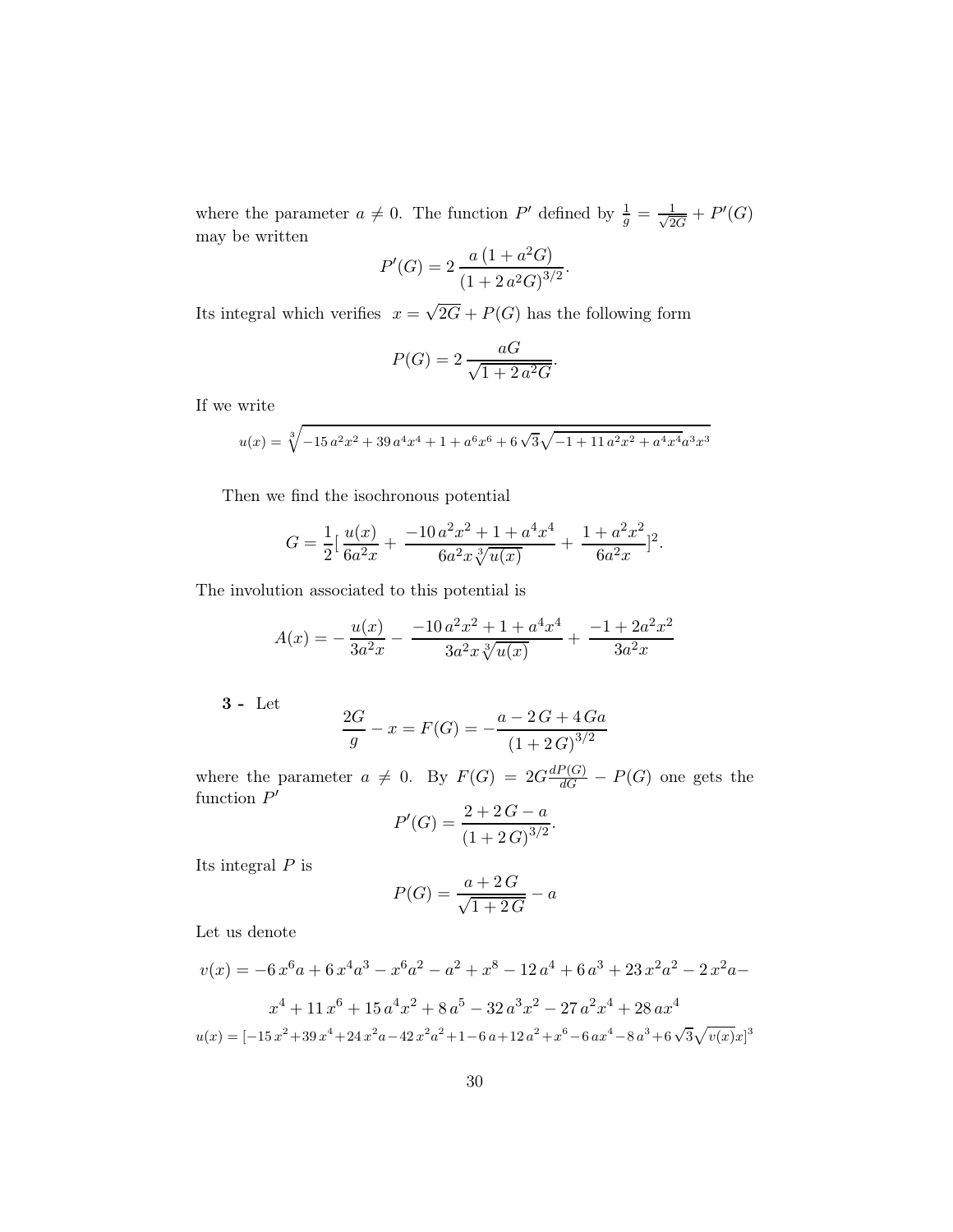Then the associate isochronous potential is

$$
G(x) = \frac{1}{2} \left[ \frac{u(x)}{6x} + \frac{-10 x^2 + 1 - 4 a + x^4 - 4 x^2 a + 4 a^2}{6 x u(x)} - \frac{-1 - x^2 + 2 a}{6 x} \right]^2.
$$

Moreover,

$$
A(x) = -\frac{u(x)}{3x} - \frac{-10x^2 + 1 - 4a + x^4 - 4x^2a + 4a^2}{3xu(x)} + \frac{-1 + 2x^2 + 2a}{3x}.
$$

4 - Let us consider

$$
\frac{2G}{g} - x = F(G) = \frac{\alpha}{(1 + 2\beta^2 G)^{3/2}}.
$$

Then the function P' which verifies  $\frac{1}{g} = \frac{1}{\sqrt{2}}$  $\frac{1}{2G}+P'(G)$  may be written

$$
P'(G) = \frac{(3 + 4b^2G) a b^2}{(1 + 2b^2G)^{3/2}}.
$$

Its integral is

$$
P(G) = \frac{\alpha \left(1 + 2(2G)3\beta^2\right)}{\sqrt{1 + (2G)\beta^2}} - \alpha
$$

Taking for example  $\alpha = 12$  and thanks to *Maple* we find another isochronous potential.

Let the following functions

$$
v(x) = \sqrt{1024 \, x^6 \alpha^6 + 4608 \, x^5 \alpha^5 + 26496 \, x^4 \alpha^4 + 62208 \, x^3 \alpha^3 + 101412 \, x^2 \alpha^2 + 86022 \, x\alpha + 45927
$$
\n
$$
u(x) = -5751 + 31536 \, x\alpha + 21600 \, x^2 \alpha^2 + 768 \, x^3 \alpha^3 + 256 \, x^4 \alpha^4 + 72 \sqrt{3} v(x)
$$

Solving  $x = \sqrt{2G} + P(G)$  and in using scaling property the isochronous potential is

$$
G(x,\gamma) = \left(\frac{1}{2}\right) \left[\frac{[u(\gamma x)]^{1/3}}{24\alpha(3+4\gamma x\alpha)} + \frac{\left(16\gamma^2 x^2 \alpha^2 + 24\gamma x\alpha - 423\right) (3+4\gamma x\alpha)}{24\alpha [u(\gamma x)]^{1/3}} + \frac{3+4\gamma x\alpha}{24\alpha} \right]^2.
$$

Its involution is (for  $\gamma=1)$ 

$$
A(x) = -\frac{[u(x)]^{1/3}}{12\alpha(3+4x\alpha)} - \frac{(16x^2\alpha^2 + 24x\alpha - 423)(3+4x\alpha)}{12\alpha[u(x)]^{1/3}} + \frac{8x\alpha - 3}{12\alpha}.
$$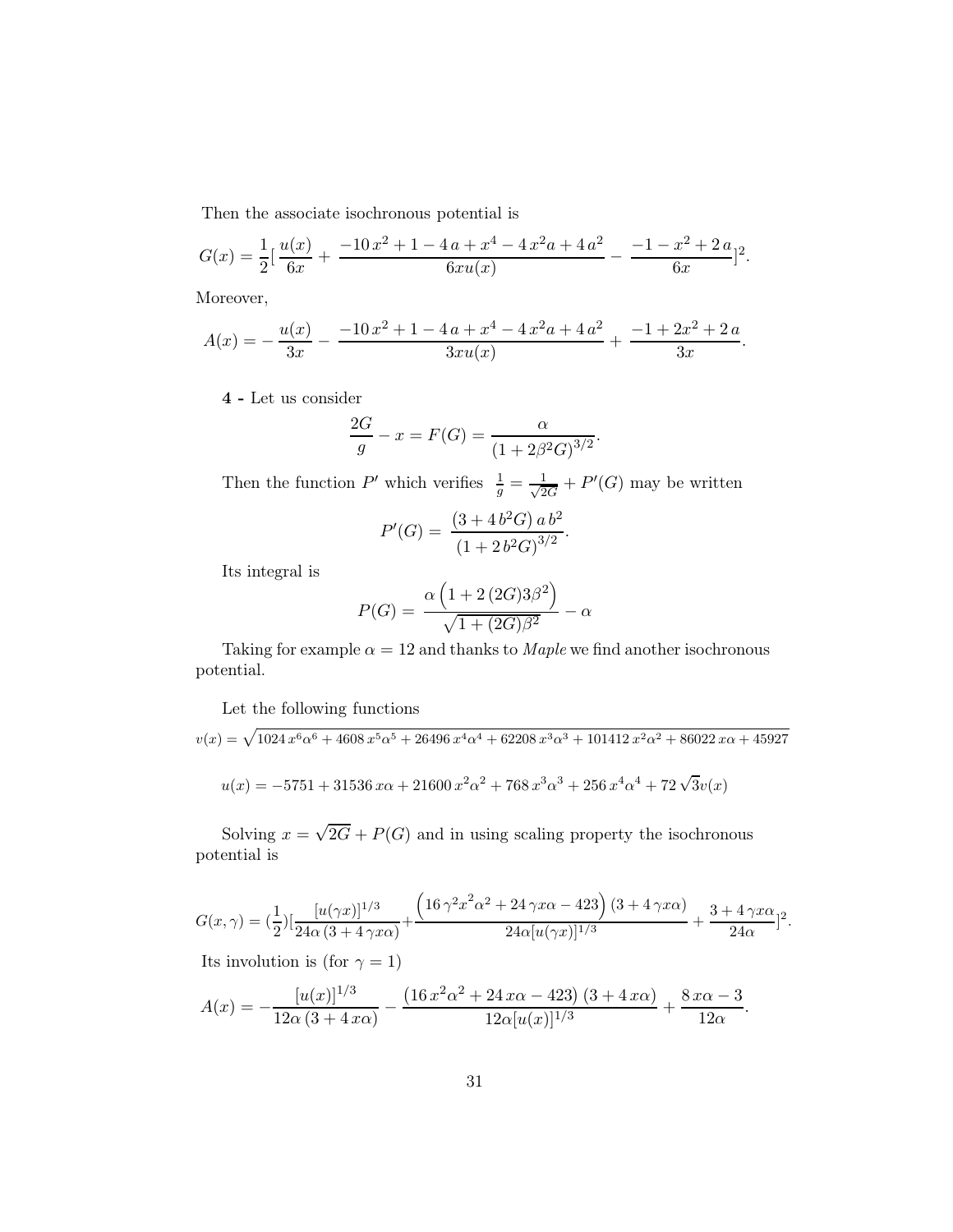## Appendix

The purpose of this appendix is to show that the first 2 corrections WKB can be evaluated in a natural way thanks to Corollary 3-10. Which gives another, more direct approach. This same method can also be applied to higher order corrections  $I_n$  since we have seen that the integrals are also of Abel type.

The fourth WKB correction  $I_4$  is

$$
I_4(E) = -\frac{\hbar^4}{4\sqrt{2\pi}} \left[\frac{1}{120} \frac{\partial^3}{\partial E^3} \int_a^b \frac{g'^2(x)}{g(x)\sqrt{E - G(x)}} g(x) dx - \frac{1}{288} \frac{\partial^4}{\partial E^4} \int_a^b \frac{g(x)g'(x)}{\sqrt{E - G(x)}} g(x) dx\right]
$$

It turn out that an exact expression may be available. We shall justify the expressions of

$$
\frac{g'^2}{g} = a_{1,2}(G)\sqrt{2G} + b_{1,2}(G), \quad g(x)g'(x) = c_{1,2}(G)\sqrt{2G} + d_{1,2}(G)
$$

where  $a_{1,2}(G)$ ,  $b_{1,2}(G)$ ,  $c_{1,2}(G)$  and  $c_{1,2}(G)$  are analytic functions. We have seen that the isochronicity conditions are

$$
x = \sqrt{2G} + P(G)
$$
 and (or)  $\frac{1}{\sqrt{2G}} + P'(G) = \frac{1}{g}$ 

It implies

$$
g' = \frac{dg}{dx} = 2 \frac{G(\sqrt{2}\sqrt{G} + \phi(G) - 2Gf(G))}{(\sqrt{2}\sqrt{G} + \phi(G))^3}
$$

where  $\phi = 2GP'(G)$  and  $f = P'(G) + 2GP''(G)$ . Let A be the involution defined above by  $G(A(x)) = G(x)$ . Recall that  $\sqrt{2G(A(x))} = -\sqrt{2G(x)}$ . Thus

$$
gg'(x)-gg'(A(x)) = 4\frac{G^2(\sqrt{2}\sqrt{G} + \phi(G) - 2\,Gf(G))}{(\sqrt{2}\sqrt{G} + \phi(G))^4} - 4\frac{G^2(\sqrt{2}\sqrt{G} + \phi(G) - 2\,Gf(G))}{(\sqrt{2}\sqrt{G} + \phi(G))^4}
$$

After simplification one has

$$
gg'(x) - gg'(A(x)) =
$$
  
\n
$$
8 \frac{G^{5/2}\sqrt{2}(-4G^2 - 4G(\phi(G))^2 + 3(\phi(G))^4 - 16G^2f(G)\phi(G) - 8(\phi(G))^3Gf(G))}{(\sqrt{2}\sqrt{G} - \phi(G))^4(\sqrt{2}\sqrt{G} + \phi(G))^4} = 2c_{1,2}(G)\sqrt{2G}
$$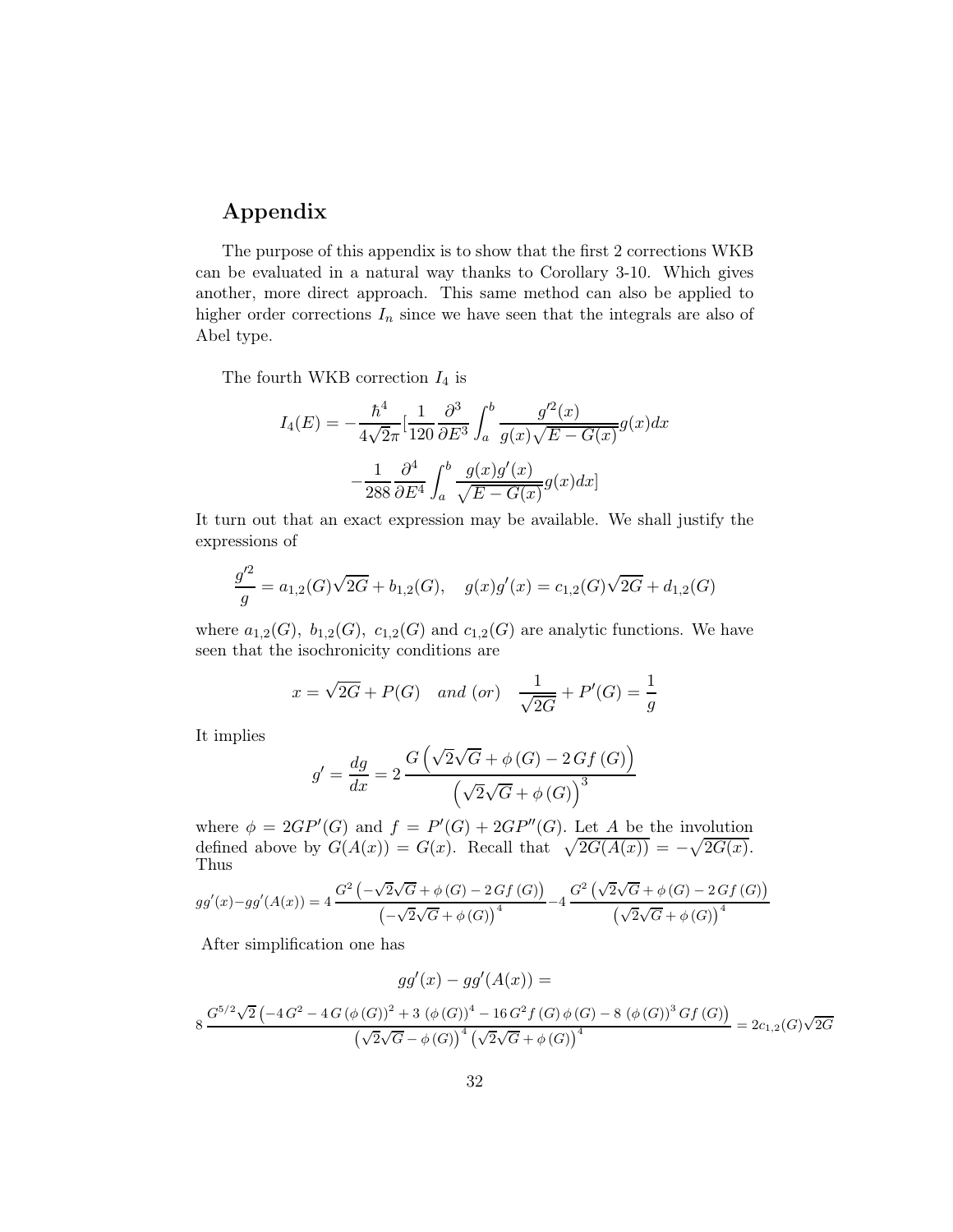By the same way one obtains

$$
gg'(x) + gg'(A(x)) =
$$
  
\n
$$
\frac{8G^2(-12G^2\phi(G) + 4G(\phi(G))^3 + (\phi(G))^5 - 8G^3f(G) - 24G^2f(G)(\phi(G))^2 - 2Gf(G)(\phi(G))^4)}{(\sqrt{2}\sqrt{G} - \phi(G))^4(\sqrt{2}\sqrt{G} + \phi(G))^4}
$$
  
\n
$$
= 2d_{1,2}(G) = \frac{64G^5(-3P' + 4GP'^3 + 4G^2P'^5 - G^3f - 12GfP'2 - 4G^2fP'4)}{(\sqrt{2}\sqrt{G} - \phi(G))^4(\sqrt{2}\sqrt{G} + \phi(G))^4}
$$

Turn now to the other expression. A calculation yields

$$
\frac{g'^2}{g} = 2 \frac{G\left(\sqrt{2}\sqrt{G} + \phi\left(G\right) - 2\,Gf\left(G\right)\right)^2}{\left(\sqrt{2}\sqrt{G} + \phi\left(G\right)\right)^5}
$$
\n
$$
\frac{g'^2}{g}(x) - \frac{g'^2}{g}(A(x)) = 2a_{1,2}(G)\sqrt{2G} =
$$
\n
$$
-128 \frac{G^{9/2}\sqrt{2}\left(-P' - 2\,G P'^3 + GP'' + 12\,G^2 P'^2 P'' + 4\,G^3 P'' P'^4 - 8\,G^3 P' P''^2 - 16\,G^4 P''^2 P'^3\right)}{\left(\sqrt{2}\sqrt{G} - 2\,GP'\right)^4 \left(\sqrt{2}\sqrt{G} + 2\,GP'\right)^4}
$$

By the same way one obtains

$$
\frac{g'^2}{g}(x) + \frac{g'^2}{g}(A(x)) = 2b_{1,2}(G)\left(\sqrt{2}\sqrt{G} - 2\,GP'\right)^{-5}\left(\sqrt{2}\sqrt{G} + 2\,GP'\right)^{-5} =
$$
  
64  $G^5(-4\,GP'' + 4\,G^2P'^5 + 20\,GP''^3 + 5\,P' -$   
80  $G^2P''P'^2 - 80\,G^3P'^4P'' + 160\,G^4P'^3P''^2 + 40\,G^3P''^2P' + 32\,G^4P''^2P'^5)$ 

Notice that the denominator is a power of  $\left(\sqrt{2}\sqrt{G} - 2\,GP'\right)\left(\sqrt{2}\sqrt{G} + 2\,GP'\right)$ which is equal to  $2G - 4G^2P^2 = 2G(1 - 2GP^2)$ . We may simplify by G and  $1 - 2GP^2(G)$  is always non zero. This means that all the functions,  $a_{1,2}(G), b_{1,2}(G), c_{1,2}(G)$  and  $d_{1,2}(G)$  are analytic.

### References

[1] F. Calogero Isochronous systems Oxford University Press, Oxford, (2008).

[2] Bolotin S and MacKay RS 2003, Isochronous potentials, in: "Localization and energy transfer in nonlinear systems", eds L Vazquez, RS MacKay, M-P Zorzano, World, Sci., 217.